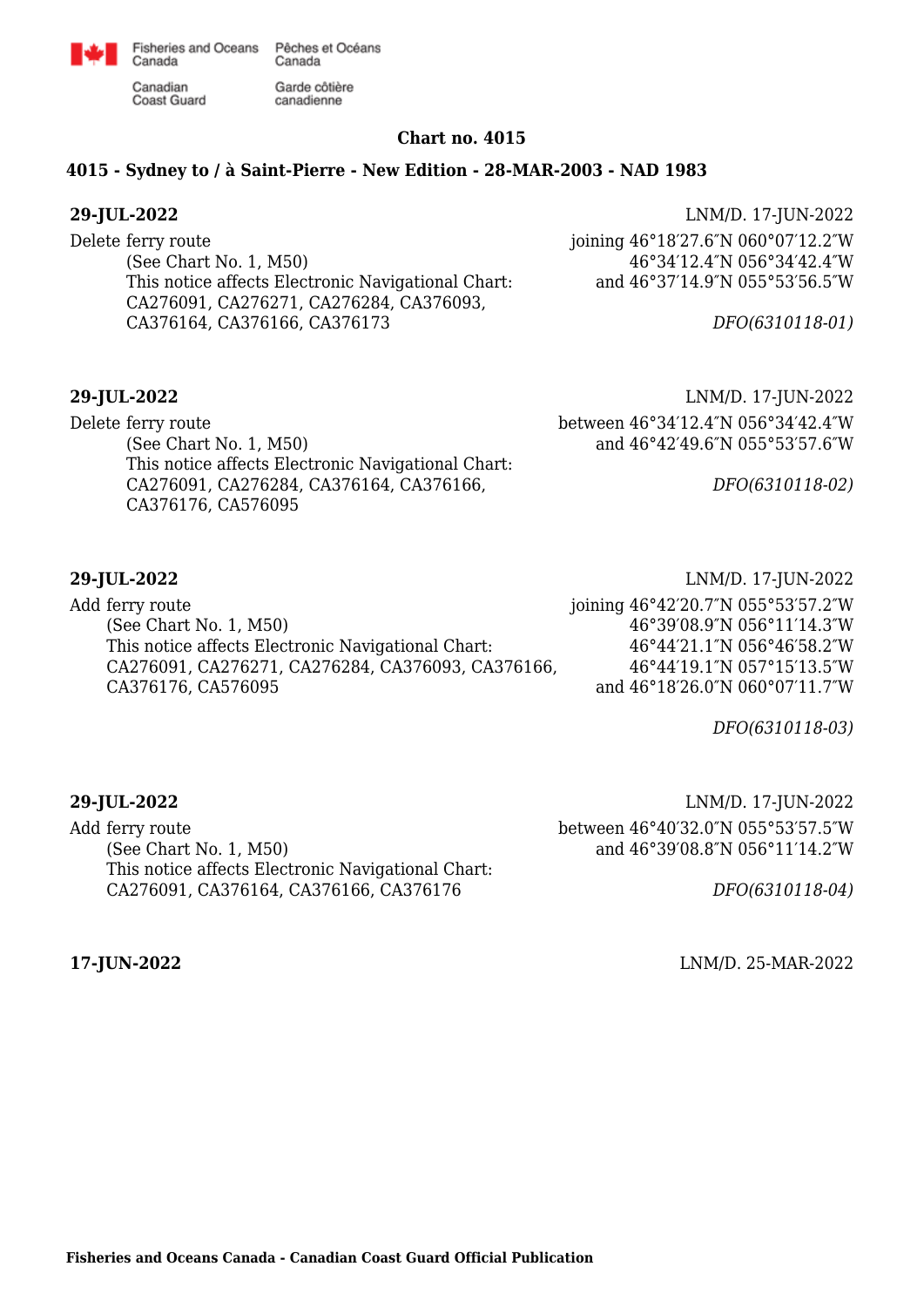

Canadian **Coast Guard** 

Canada

Garde côtière canadienne

## **Chart no. 4015**

Add environmentally sensitive sea area with legend, Laurentian Channel Marine Protected Area / Zone de protection marine du chenal Laurentien (See Chart No. 1, N22)

This notice affects Electronic Navigational Chart: CA276090, CA276091, CA276271, CA276284

joining 45°30′00.0″N 057°10′56.0″W 45°34′06.0″N 057°10′30.0″W 46°23′01.0″N 058°01′20.0″W 46°46′55.0″N 058°45′44.0″W 47°03′23.0″N 059°04′03.0″W 47°06′05.0″N 058°45′09.0″W 46°56′00.0″N 058°27′47.0″W 47°01′27.0″N 058°04′19.0″W 46°57′06.0″N 057°59′00.0″W 46°44′27.0″N 057°50′49.0″W 46°38′58.0″N 057°43′45.0″W 46°39′18.0″N 057°37′07.0″W and 45°30′00.0″N 056°32′52.0″W

*DFO(6310080-01)*

**25-MAR-2022** LNM/D. 18-FEB-2022 47°33′51.0″N 059°07′11.0″W

47°36′10.0″N 058°39′15.2″W

Delete fog signal Fog Sig against light (See Chart No. 1, R1) This notice affects Electronic Navigational Chart: CA276271, CA376625, CA576304

*(N2022029) LL(160) DFO(6310030-01)*

### **18-FEB-2022** LNM/D. 07-JAN-2022

Delete red starboard hand lighted pillar whistle buoy FlR (See Chart No. 1, Qf) This notice affects Electronic Navigational Chart: *(N2021261) LL(149.7) DFO(6309981-01)* CA276271, CA376625

Delete maritime limit in general, implying permanent physical obstructions (See Chart No. 1, N1.1) This notice affects Electronic Navigational Chart: CA276271

**07-JAN-2022** LNM/D. 30-APR-2021 between 46°01′18.6″N 059°02′01.2″W and 46°01′18.6″N 058°52′41.4″W

*DFO(6309784-01)*

**07-JAN-2022** LNM/D. 30-APR-2021

Delete maritime limit in general, implying permanent physical obstructions (See Chart No. 1, N1.1) This notice affects Electronic Navigational Chart: CA276271 between 46°10′38.4″N 059°13′25.2″W and 46°13′24.0″N 059°04′57.6″W *DFO(6309784-02)*

**07-JAN-2022** LNM/D. 30-APR-2021

**Fisheries and Oceans Canada - Canadian Coast Guard Official Publication**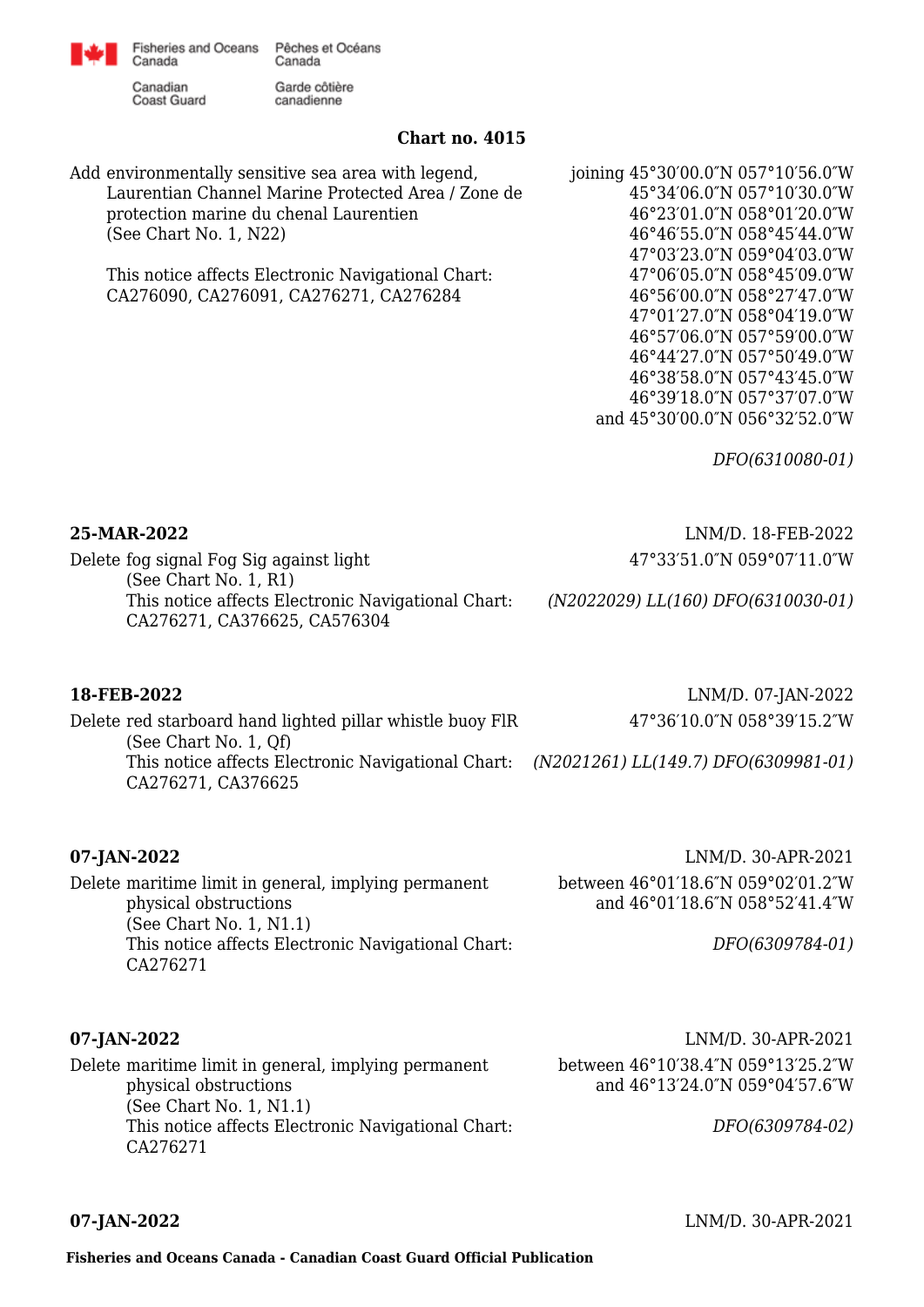

Fisheries and Oceans Pêches et Océans<br>Canada Canada

Canadian<br>Coast Guard

Garde côtière<br>canadienne

## **Chart no. 4015**

| Add maritime limit in general, implying permanent<br>physical obstructions<br>(See Chart No. 1, N1.1)<br>This notice affects Electronic Navigational Chart:<br>CA276204, CA276271 | joining 45°59'15.6"N 059°20'00.6"W<br>45°59'17.1"N 059°02'16.8"W<br>and 46°06'58.5"N 058°45'06.8"W<br>DFO(6309784-03) |
|-----------------------------------------------------------------------------------------------------------------------------------------------------------------------------------|-----------------------------------------------------------------------------------------------------------------------|
| 30-APR-2021                                                                                                                                                                       | LNM/D. 23-APR-2021                                                                                                    |
| Add subsurface Ocean Data Acquisition system ODAS/SADO with                                                                                                                       | 47°22'47.6"N 060°17'48.8"W                                                                                            |
| known depth of 65 fathoms<br>(See Chart No. 1, L25)<br>This notice affects Electronic Navigational Chart: CA276271                                                                | DFO(6309412-01)                                                                                                       |
| 23-APR-2021                                                                                                                                                                       | LNM/D. 02-APR-2021                                                                                                    |
| Add wreck, least depth unknown, with legend 'PA'                                                                                                                                  | 45°43'36.0"N 057°03'45.0"W                                                                                            |
| (See Chart No. 1, K29, B7)<br>This notice affects Electronic Navigational Chart: CA176030,<br>CA276090                                                                            | DFO(6309407-01)                                                                                                       |
|                                                                                                                                                                                   |                                                                                                                       |
| 02-APR-2021                                                                                                                                                                       | LNM/D. 23-OCT-2020                                                                                                    |
| Add depth of 1 fathom, 4 feet<br>(See Chart No. 1, I10)                                                                                                                           | 45°44'33.4"N 060°12'16.0"W                                                                                            |
| This notice affects Electronic Navigational Chart: CA376295                                                                                                                       | DFO(6309337-02)                                                                                                       |
| 02-APR-2021                                                                                                                                                                       | LNM/D. 23-OCT-2020                                                                                                    |
| Delete depth of 2 fathoms                                                                                                                                                         | 45°44'36.2"N 060°12'14.9"W                                                                                            |
| (See Chart No. 1, I10)<br>This notice affects Electronic Navigational Chart: CA376295                                                                                             | DFO(6309337-04)                                                                                                       |
| 23-OCT-2020                                                                                                                                                                       | LNM/D. 07-AUG-2020                                                                                                    |
| Amend Fl 21s53ft17M to read Fl 21s42ft17M against light                                                                                                                           | 45°45'57.0"N 060°06'46.0"W                                                                                            |
| (See Chart No. 1, P16)<br>This notice affects Electronic Navigational Chart:<br>CA179245, CA276204, CA376295                                                                      | (G2020176) LL(750) DFO(6309205-01)                                                                                    |
| 07-AUG-2020                                                                                                                                                                       | LNM/D. 17-JUL-2020                                                                                                    |
| Amend Fl 20s53ft17M to read Fl 21s53ft17M against light                                                                                                                           | 45°45'57.0"N 060°06'46.0"W                                                                                            |
| (See Chart No. 1, P16)<br>This notice affects Electronic Navigational Chart:<br>CA276204, CA376295                                                                                | (G2020067) LL(750) DFO(6309032-01)                                                                                    |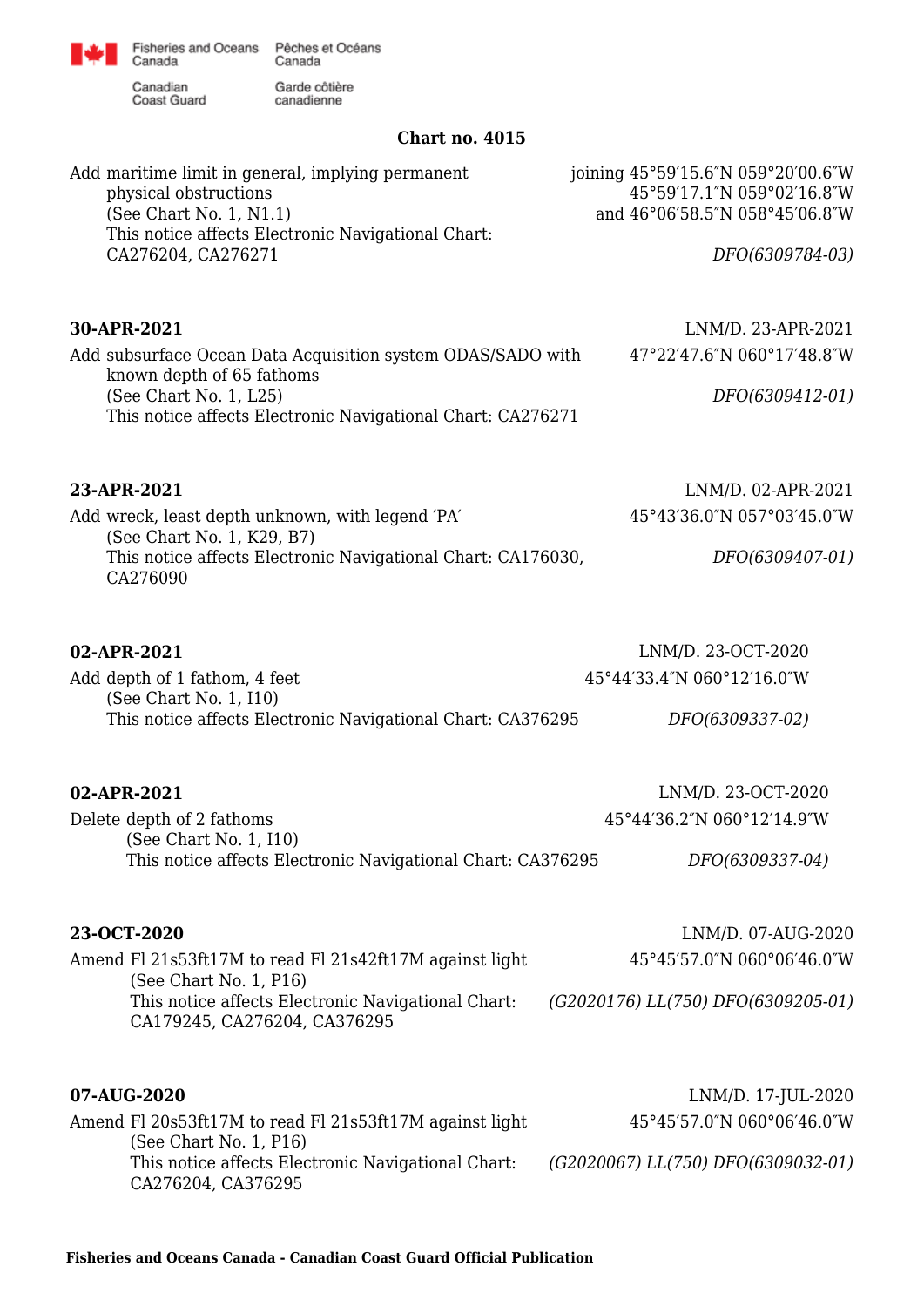

Garde côtière<br>canadienne

Canadian<br>Coast Guard

**Chart no. 4015**

| 17-JUL-2020<br>Delete legend WHIS against black, yellow and black East cardinal<br>lighted pillar buoy<br>(See Chart No. 1, Qd)<br>This notice affects Electronic Navigational Chart: CA276091,<br>CA376627                     | LNM/D. 22-MAY-2020<br>47°03'22.0"N 056°11'18.0"W<br>DFO(6308979-05) |
|---------------------------------------------------------------------------------------------------------------------------------------------------------------------------------------------------------------------------------|---------------------------------------------------------------------|
| 17-JUL-2020<br>Amend WHIS to read Bell against red and white fairway lighted pillar 46°48'22.0"N 056°07'47.0"W<br>buoy<br>(See Chart No. 1, Qc, Qd)<br>This notice affects Electronic Navigational Chart: CA276091,<br>CA376164 | LNM/D. 22-MAY-2020<br>DFO(6308979-06)                               |
| 17-JUL-2020<br>Delete legend WHIS against black, yellow and black East cardinal<br>lighted pillar buoy<br>(See Chart No. 1, Qd)<br>This notice affects Electronic Navigational Chart: CA276091,<br>CA376164                     | LNM/D. 22-MAY-2020<br>46°47'17.0"N 056°06'02.0"W<br>DFO(6308979-07) |
| 17-JUL-2020<br>Delete legend WHIS against yellow and black South cardinal lighted<br>pillar buoy<br>(See Chart No. 1, Qd)<br>This notice affects Electronic Navigational Chart: CA276091,<br>CA376164                           | LNM/D. 22-MAY-2020<br>46°43'49.0"N 056°12'54.0"W<br>DFO(6308979-08) |
| 17-JUL-2020<br>Delete legend WHIS against yellow, black and yellow West cardinal<br>lighted pillar buoy<br>(See Chart No. 1, Qd)<br>This notice affects Electronic Navigational Chart: CA276091,<br>CA376164                    | LNM/D. 22-MAY-2020<br>46°45'25.0"N 056°15'22.0"W<br>DFO(6308979-09) |
| 17-JUL-2020<br>Replace depth of 18 fathoms with depth of 14 fathoms 47°06'48.0"N 056°17'48.0"W<br>(See Chart No. 1, I10)                                                                                                        | LNM/D. 22-MAY-2020                                                  |

*DFO(6308997-02)*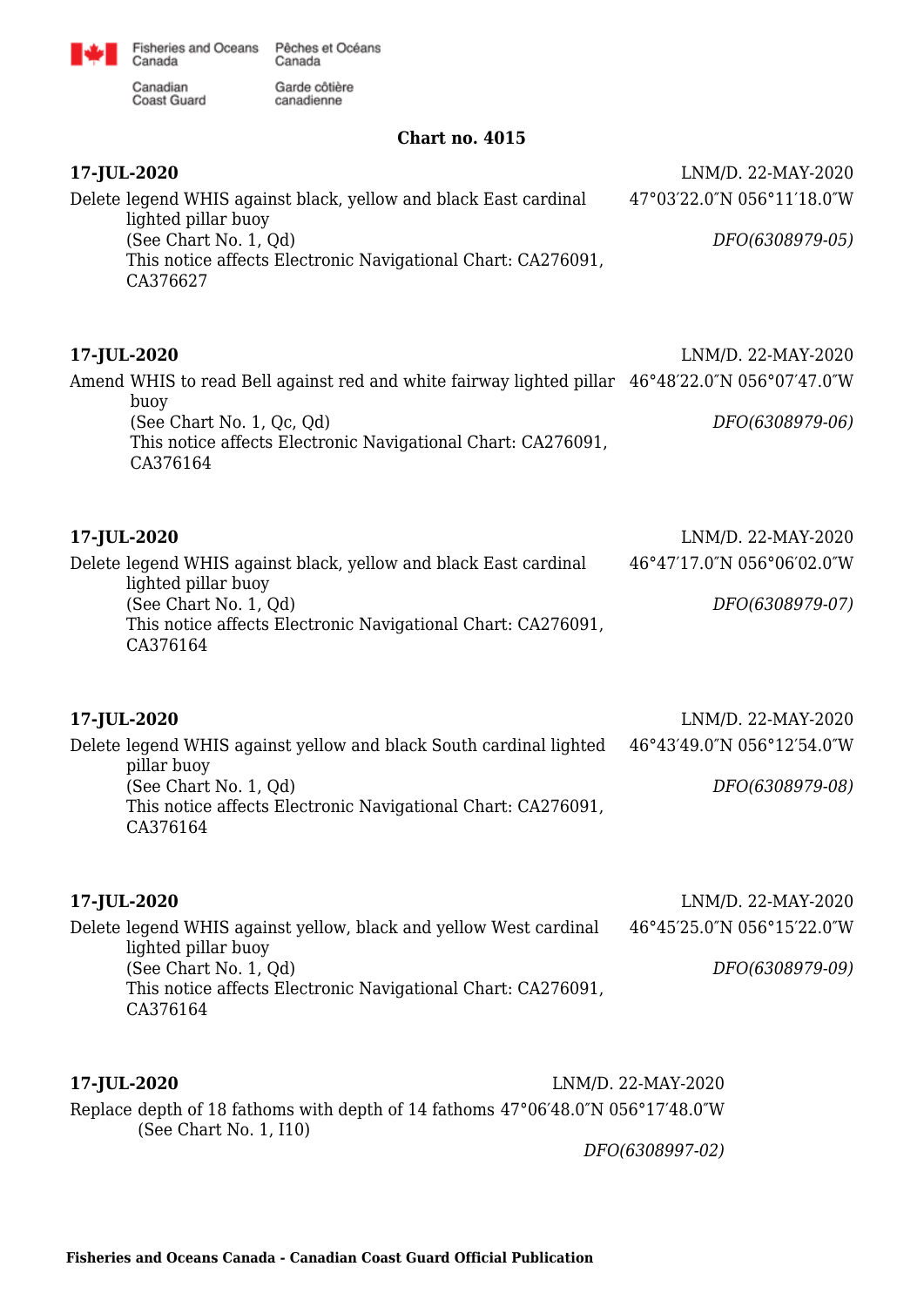

Garde côtière

canadienne

Canadian Coast Guard

Canada

### **Chart no. 4015**

**17-JUL-2020** LNM/D. 22-MAY-2020 Replace depth of 17 fathoms with depth of 13 fathoms 46°43′24.0″N 056°14′12.0″W (See Chart No. 1, I10)

*DFO(6308997-05)*

## **17-JUL-2020** LNM/D. 22-MAY-2020

Replace depth of 24 fathoms with depth of 22 fathoms (See Chart No. 1, I10) This notice affects Electronic Navigational Chart: CA276091 46°43′00.0″N 056°15′30.0″W *DFO(6308997-07)*

Amend ″WHIS″ to read ″Bell″ against red starboard hand pillar light buoy Fl R (See Chart No. 1, Qc, Qd) This notice affects Electronic Navigational Chart: CA276271, CA376616

Delete legend WHIS against red and white fairway pillar

**22-MAY-2020** LNM/D. 15-MAY-2020

47°37′29.6″N 058°23′01.4″W

*(N2020030) LL(145.8) DFO(6308974-01)*

light buoy Mo(A) (See Chart No. 1, Qd)

**15-MAY-2020** LNM/D. 09-AUG-2019 47°35′27.0″N 058°41′42.0″W

*(N2020012) LL(148.9) DFO(6308958-01)*

| This notice affects Electronic Navigational Chart:<br>CA276271, CA376625 |  |
|--------------------------------------------------------------------------|--|
|                                                                          |  |

Amend depth of 34 fathoms to read 39 fathoms against subsurface Ocean Data Acquisition system ODAS/SADO (See Chart No. 1, L25)

**09-AUG-2019** LNM/D. 08-FEB-2019 46°10′12.1″N 059°08′40.3″W

*DFO(6308687-01)*

This notice affects Electronic Navigational Chart: CA179245, CA276271

### **09-AUG-2019** LNM/D. 08-FEB-2019

| Add subsurface Ocean Data Acquisition system ODAS/SADO with  | 46°17'40.4"N 058°49'01.6"W |
|--------------------------------------------------------------|----------------------------|
| known depth of 44 fathoms                                    |                            |
| (See Chart No. 1, L25)                                       | DFO(6308713-01)            |
| This notice affects Electronic Navigational Chart: CA179245, |                            |
| CA276271                                                     |                            |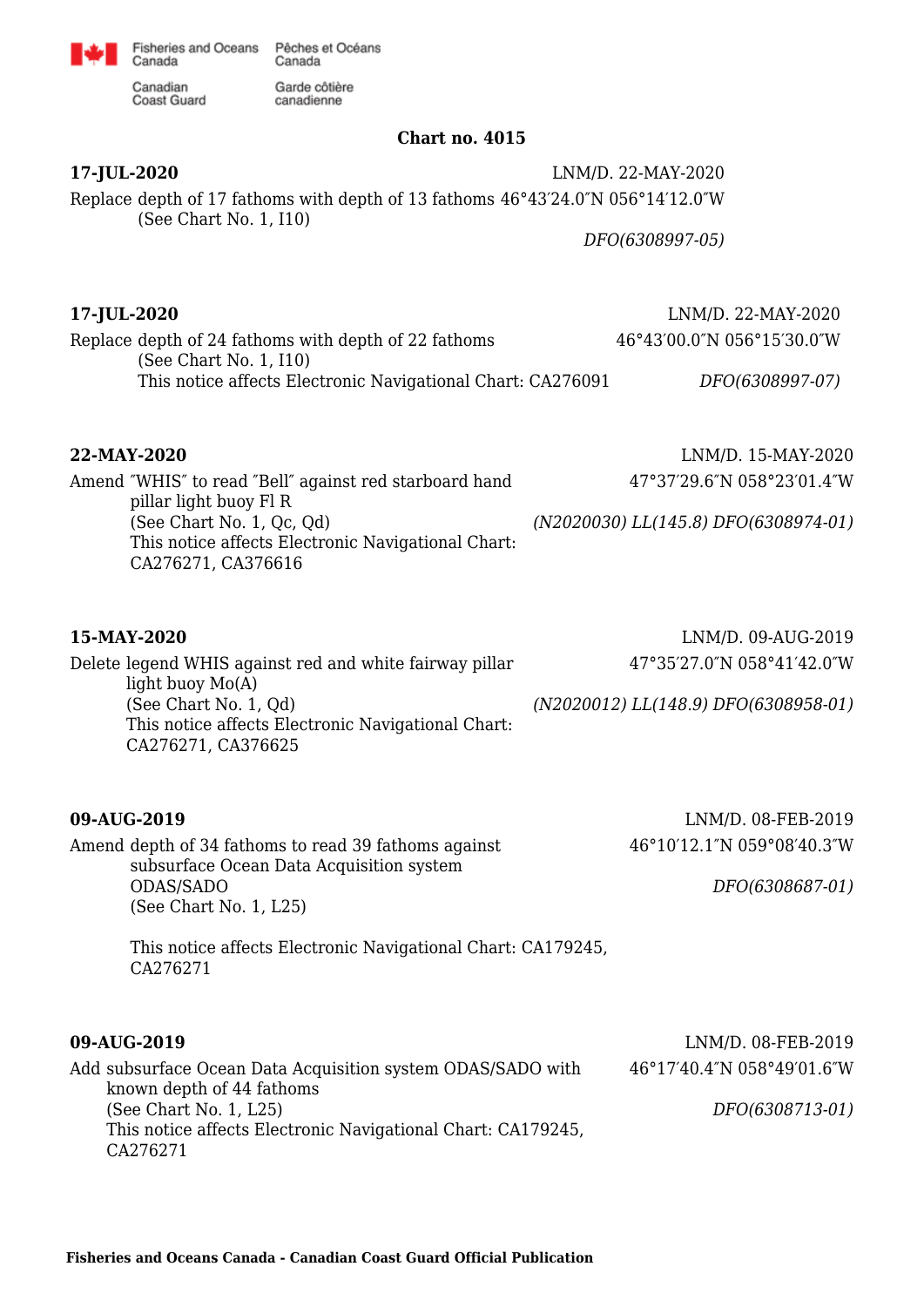

Garde côtière<br>canadienne

Canadian<br>Coast Guard

### **Chart no. 4015**

| 08-FEB-2019<br>Add maritime limit in general, implying permanent physical<br>obstructions<br>(See Chart No. $1, N1.1$ )                       | LNM/D. 11-JAN-2019<br>between 46°01'18.6"N 059°02'01.2"W<br>and 46°01'18.6"N 058°52'41.4"W |
|-----------------------------------------------------------------------------------------------------------------------------------------------|--------------------------------------------------------------------------------------------|
| This notice affects Electronic Navigational Chart:<br>CA276271                                                                                | DFO(6308457-01)                                                                            |
| 08-FEB-2019                                                                                                                                   | LNM/D. 11-JAN-2019                                                                         |
| Add maritime limit in general, implying permanent physical<br>obstructions                                                                    | between 46°10'38.4"N 059°13'25.2"W<br>and 46°13'24.0"N 059°04'57.6"W                       |
| (See Chart No. $1, N1.1$ )<br>This notice affects Electronic Navigational Chart:<br>CA276271                                                  | DFO(6308457-02)                                                                            |
| 08-FEB-2019                                                                                                                                   | LNM/D. 11-JAN-2019                                                                         |
| Add See/Voir note                                                                                                                             | 46°07'45.6"N 059°03'05.7"W                                                                 |
| <b>SCIENTIFIC MOORINGS</b><br>MOUILLAGES SCIENTIFIQUES                                                                                        | DFO(6308457-04)                                                                            |
| This notice affects Electronic Navigational Chart: CA276271                                                                                   |                                                                                            |
| 11-JAN-2019                                                                                                                                   | LNM/D. 23-NOV-2018                                                                         |
| Affix patch                                                                                                                                   | 47°00'00.0"N 056°00'00.0"W                                                                 |
| <b>PDF</b><br>This notice affects Electronic Navigational Chart: CA276091                                                                     | DFO(6308543-01)                                                                            |
| 23-NOV-2018                                                                                                                                   | LNM/D. 09-NOV-2018                                                                         |
| Add subsurface Ocean Data Acquisition system ODAS/SADO with                                                                                   | 46°18'17.9"N 058°52'29.6"W                                                                 |
| known depth of 175 fathoms<br>(See Chart No. 1, L25)<br>This notice affects Electronic Navigational Chart: CA179245,<br>CA276271              | DFO(6308502-01)                                                                            |
|                                                                                                                                               |                                                                                            |
| 09-NOV-2018                                                                                                                                   | LNM/D. 26-OCT-2018                                                                         |
| Amend depth of 223 fathoms to read 199 fathoms against subsurface                                                                             | 45°41'48.4"N 057°15'13.7"W                                                                 |
| Ocean Data Acquisition system ODAS/SADO<br>(See Chart No. 1, L25)<br>This notice affects Electronic Navigational Chart: CA176030,<br>CA276090 | DFO(6308438-01)                                                                            |
|                                                                                                                                               |                                                                                            |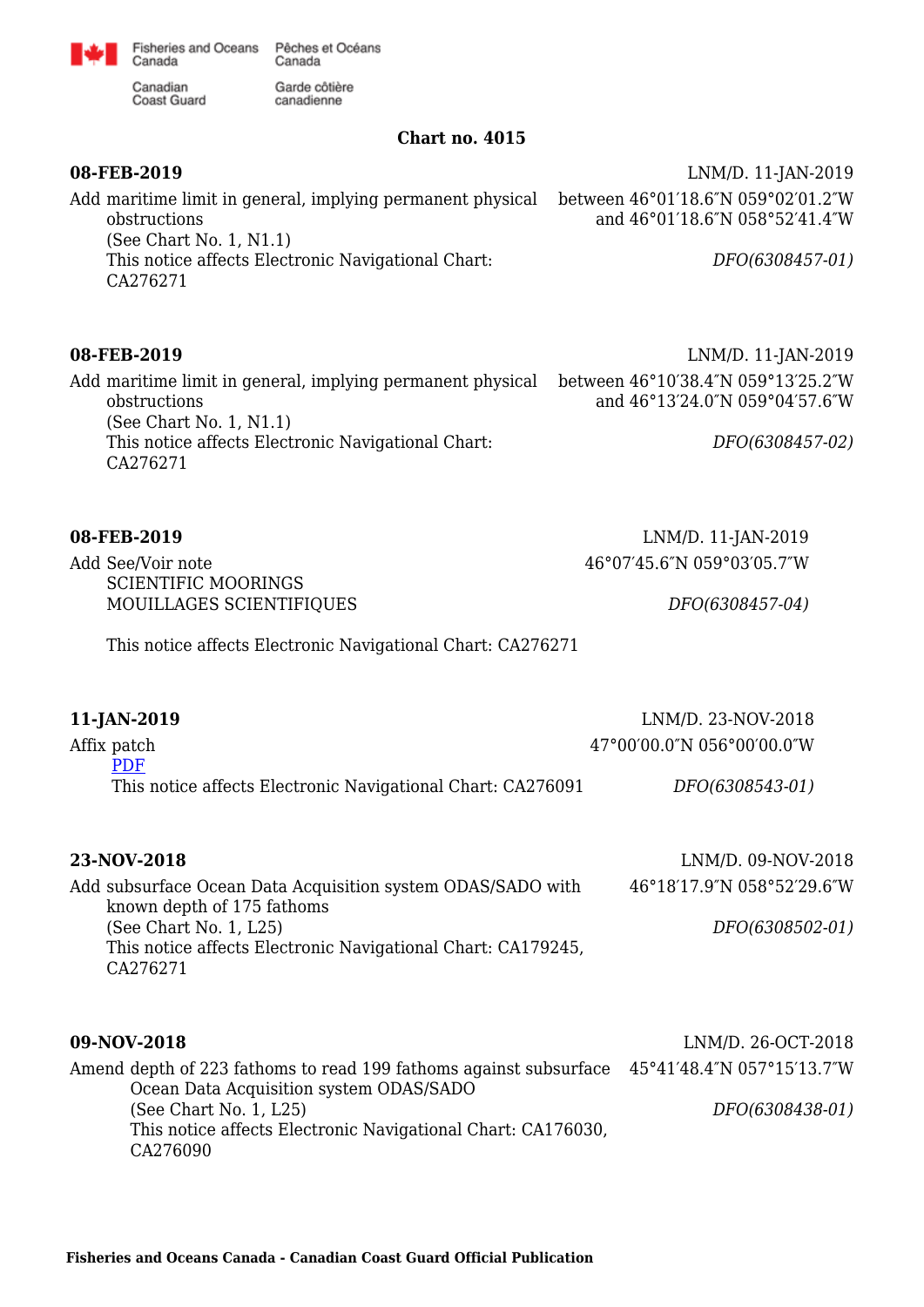

Garde côtière<br>canadienne

Canadian<br>Coast Guard

### **Chart no. 4015**

| 09-NOV-2018<br>Amend depth of 180 fathoms to read 184 fathoms against subsurface 45°30′52.8″N 056°40′19.4″W<br>Ocean Data Acquisition system ODAS/SADO (See Chart No. 1,<br>L25<br>This notice affects Electronic Navigational Chart: CA176030,<br>CA276090 | LNM/D. 26-OCT-2018<br>DFO(6308438-02)                                                                     |
|-------------------------------------------------------------------------------------------------------------------------------------------------------------------------------------------------------------------------------------------------------------|-----------------------------------------------------------------------------------------------------------|
| 09-NOV-2018<br>Reposition subsurface Ocean Data Acquisition system<br>ODAS/SADO with known depth of 199 fathoms<br>(See Chart No. 1, L25)<br>This notice affects Electronic Navigational Chart:<br>CA276090                                                 | LNM/D. 26-OCT-2018<br>from 45°41'48.4"N 057°15'13.7"W<br>to 45°41'48.0"N 057°13'24.0"W<br>DFO(6308438-03) |
| 26-OCT-2018<br>Add depth of 50 fathoms<br>(See Chart No. 1, I10)<br>This notice affects Electronic Navigational Chart: CA376627                                                                                                                             | LNM/D. 06-APR-2018<br>47°08'10.1"N 056°08'09.7"W<br>DFO(6308428-03)                                       |
| 26-OCT-2018<br>LNM/D. 06-APR-2018<br>Delete depth of 64 fathoms 47°08'20.0"N 056°09'43.0"W<br>(See Chart No. 1, I10)<br>DFO(6308428-04)                                                                                                                     |                                                                                                           |
| 26-OCT-2018<br>Add depth of 33 fathoms<br>(See Chart No. 1, I10)<br>This notice affects Electronic Navigational Chart: CA376627                                                                                                                             | LNM/D. 06-APR-2018<br>47°07'58.9"N 056°10'06.4"W<br>DFO(6308428-05)                                       |
| 26-OCT-2018<br>Delete depth of 67 fathoms<br>(See Chart No. 1, I10)<br>This notice affects Electronic Navigational Chart: CA276274                                                                                                                          | LNM/D. 06-APR-2018<br>47°11'37.0"N 056°13'12.0"W<br>DFO(6308428-06)                                       |
| 26-OCT-2018<br>Add depth of 54 fathoms<br>(See Chart No. 1, 110)<br>This notice affects Electronic Navigational Chart: CA276274,<br>CA376627                                                                                                                | LNM/D. 06-APR-2018<br>47°11'56.1"N 056°13'24.1"W<br>DFO(6308428-07)                                       |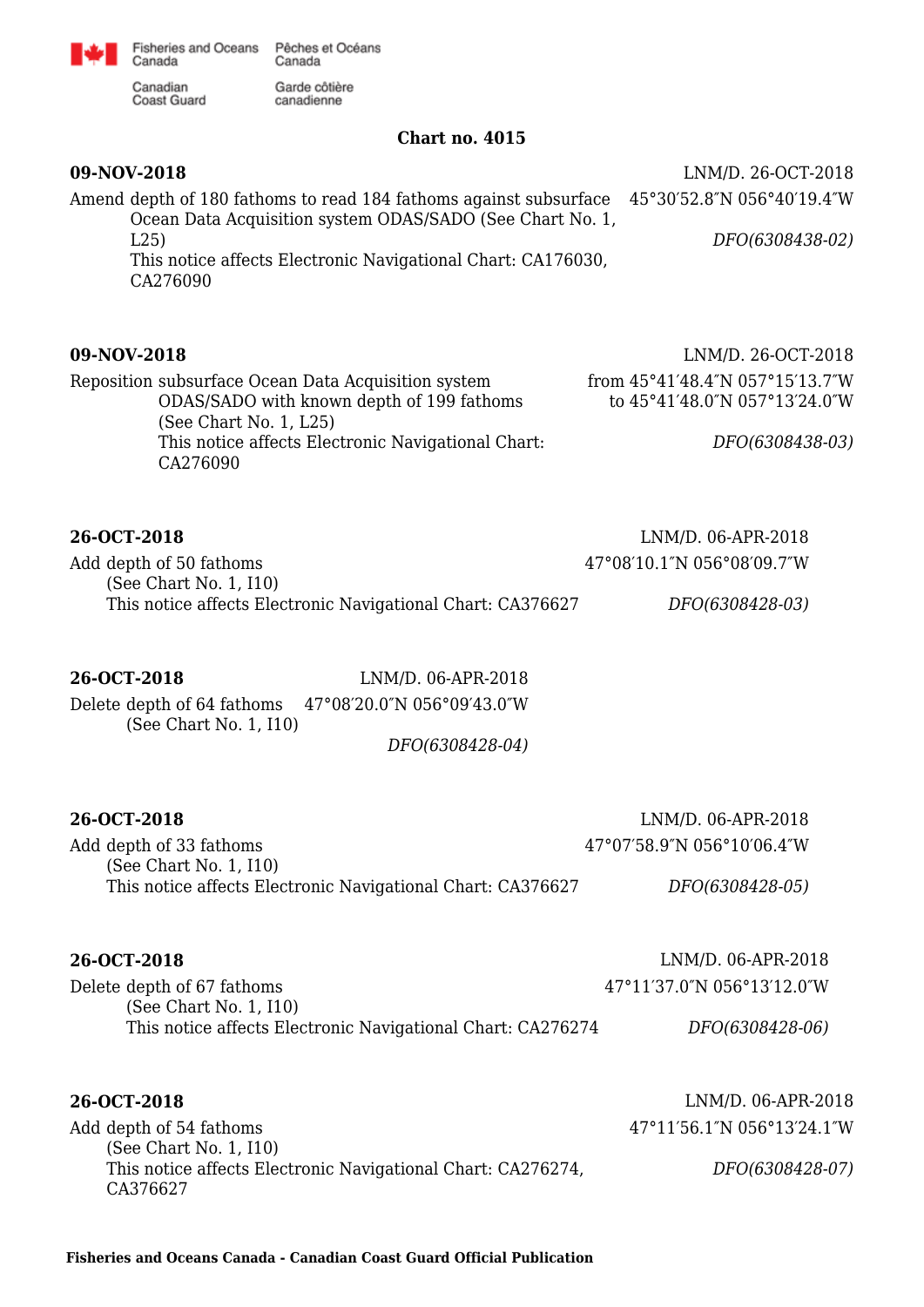

canadienne

Canadian Coast Guard

Canada

### **Chart no. 4015**

**26-OCT-2018** LNM/D. 06-APR-2018 47°10′03.7″N 056°20′41.9″W

Add depth of 26 fathoms (See Chart No. 1, I10) This notice affects Electronic Navigational Chart: CA276274, CA376627

*DFO(6308428-08)*

# **26-OCT-2018** LNM/D. 06-APR-2018 Delete depth of 12 fathoms 46°59′45.0″N 056°12′17.0″W (See Chart No. 1, I10)

*DFO(6308428-10)*

### **26-OCT-2018** LNM/D. 06-APR-2018

| Add depth of 5 fathoms, 2 feet                              | 46°59′23.8″N 056°12′14.9″W |
|-------------------------------------------------------------|----------------------------|
| (See Chart No. 1, 110)                                      |                            |
| This notice affects Electronic Navigational Chart: CA376164 | DFO(6308428-11)            |

### **26-OCT-2018** LNM/D. 06-APR-2018 Replace depth of 12 fathoms with depth of 8 fathoms, 4 feet (See Chart No. 1, I10) This notice affects Electronic Navigational Chart: CA276091 46°49′26.5″N 056°02′06.4″W *DFO(6308428-13)*

**26-OCT-2018** LNM/D. 06-APR-2018 Add depth of 4 fathoms, 3 feet 47°05′13.0″N 056°17′17.5″W (See Chart No. 1, I10)

*DFO(6308428-15)*

# **26-OCT-2018** LNM/D. 06-APR-2018 Add depth of 37 fathoms (See Chart No. 1, I10) This notice affects Electronic Navigational Chart: CA376627 47°06′06.5″N 056°09′16.7″W *DFO(6308428-18)* **26-OCT-2018** LNM/D. 06-APR-2018

| 40-VVI-4010                                                 | $L11!L1L$ . 00-AI IU-40 IU |
|-------------------------------------------------------------|----------------------------|
| Replace depth of 2 fathoms, 5 feet with depth of 2 fathoms  | 47°04′03.2″N 056°14′45.7″W |
| (See Chart No. 1, 110)                                      |                            |
| This notice affects Electronic Navigational Chart: CA376627 | DFO(6308428-19)            |
|                                                             |                            |

**26-OCT-2018** LNM/D. 06-APR-2018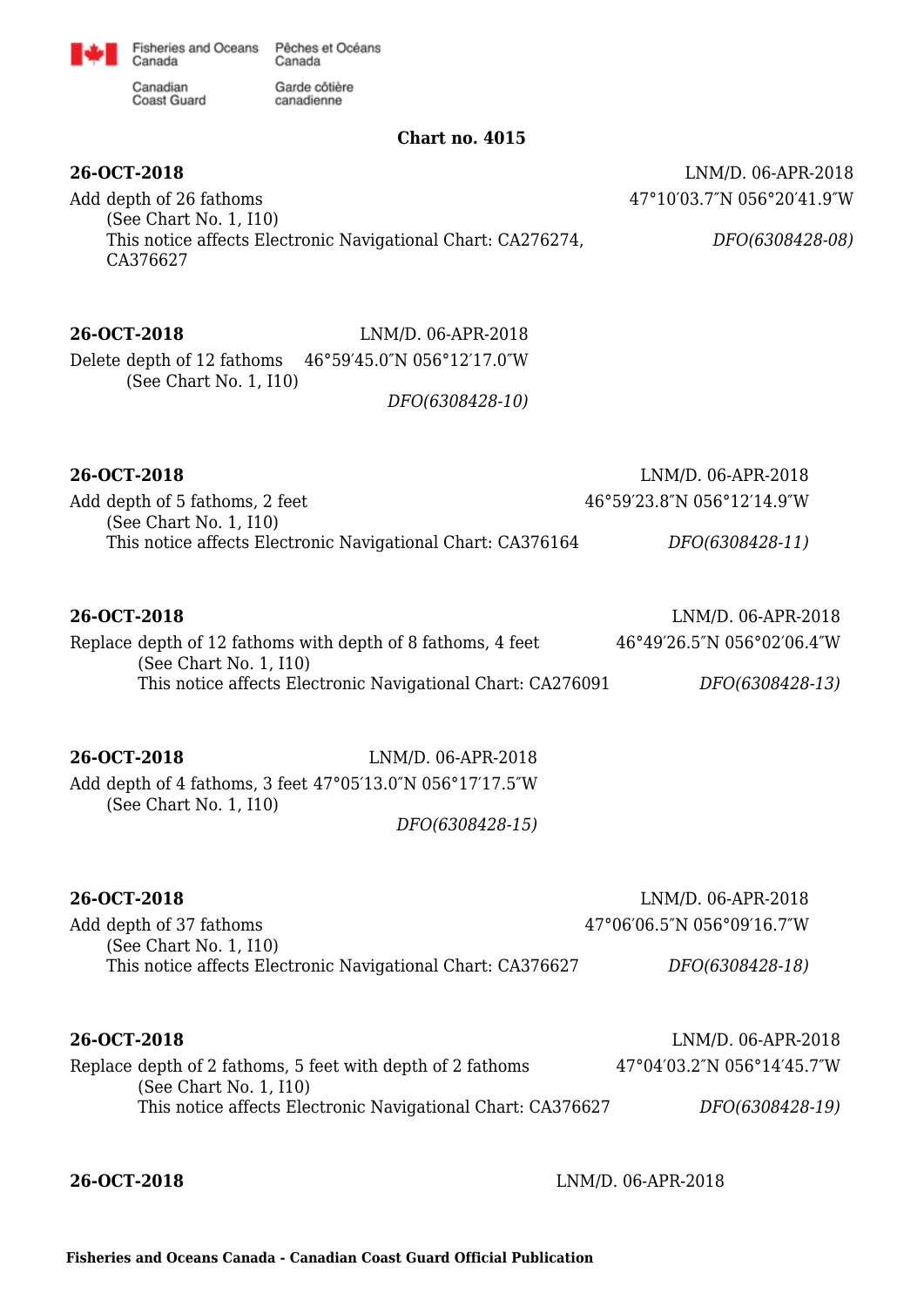

canadienne

Canadian Canadian<br>Coast Guard

Canada

## **Chart no. 4015**

Replace depth of 39 fathoms with depth of 33 fathoms 47°06′43.9″N 056°09′45.2″W (See Chart No. 1, I10)

*DFO(6308428-22)*

| 06-APR-2018                                                                                                            | LNM/D. 02-FEB-2018 |
|------------------------------------------------------------------------------------------------------------------------|--------------------|
| Delete yellow ODAS/SADO lighted super-buoy Fl (5) Y, marked 44255 47°16′00.0″N 057°21′00.0″W<br>(See Chart No. 1, Q58) |                    |
| This notice affects Electronic Navigational Chart: CA179245,<br>CA276284                                               | DFO(6308224-01)    |
|                                                                                                                        |                    |

| 02-FEB-2018                                                 | LNM/D. 29-DEC-2017         |
|-------------------------------------------------------------|----------------------------|
| Add subsurface Ocean Data Acquisition system ODAS/SADO with | 46°52'47.0"N 056°01'37.0"W |
| known depth of 2 fathoms, 4 feet                            |                            |
| (See Chart No. 1, L25)                                      | DFO(6308177-02)            |
| This notice affects Electronic Navigational Chart: CA376164 |                            |
|                                                             |                            |
|                                                             |                            |

| 02-FEB-2018                                                                                     | LNM/D. 29-DEC-2017         |
|-------------------------------------------------------------------------------------------------|----------------------------|
| Add subsurface Ocean Data Acquisition system ODAS/SADO with<br>known depth of 2 fathoms, 4 feet | 46°45'27.0"N 056°26'37.0"W |
| (See Chart No. 1, L25)                                                                          | DFO(6308177-03)            |
| This notice affects Electronic Navigational Chart: CA376166                                     |                            |

| 29-DEC-2017                                        | LNM/D. 08-DEC-2017                 |
|----------------------------------------------------|------------------------------------|
| Add submarine cable                                | joining 46°22′45.0″N 060°17′21.0″W |
| (See Chart No. 1, L30.1)                           | 46°23'49.0"N 060°18'06.0"W         |
| This notice affects Electronic Navigational Chart: | 46°32'04.0"N 060°12'35.0"W         |
| CA179245, CA276271, CA376093, CA376167, CA376625   | 46°40'48.0"N 060°07'47.0"W         |
|                                                    | 47°16'22.0"N 059°37'03.0"W         |
|                                                    | and 47°36'45.0"N 059°18'13.0"W     |

*DFO(6308158-01)*

| 08-DEC-2017                                                                                                  | LNM/D. 01-DEC-2017         |
|--------------------------------------------------------------------------------------------------------------|----------------------------|
| Replace depth of 5 fathoms, 1 foot with depth of 4 fathoms, 3 feet                                           | 47°35′55.4″N 057°42′18.3″W |
| (See Chart No. 1, 110)<br>This notice affects Electronic Navigational Chart: CA276284,<br>CA376616, CA476622 | DFO(6308153-01)            |

**08-DEC-2017** LNM/D. 01-DEC-2017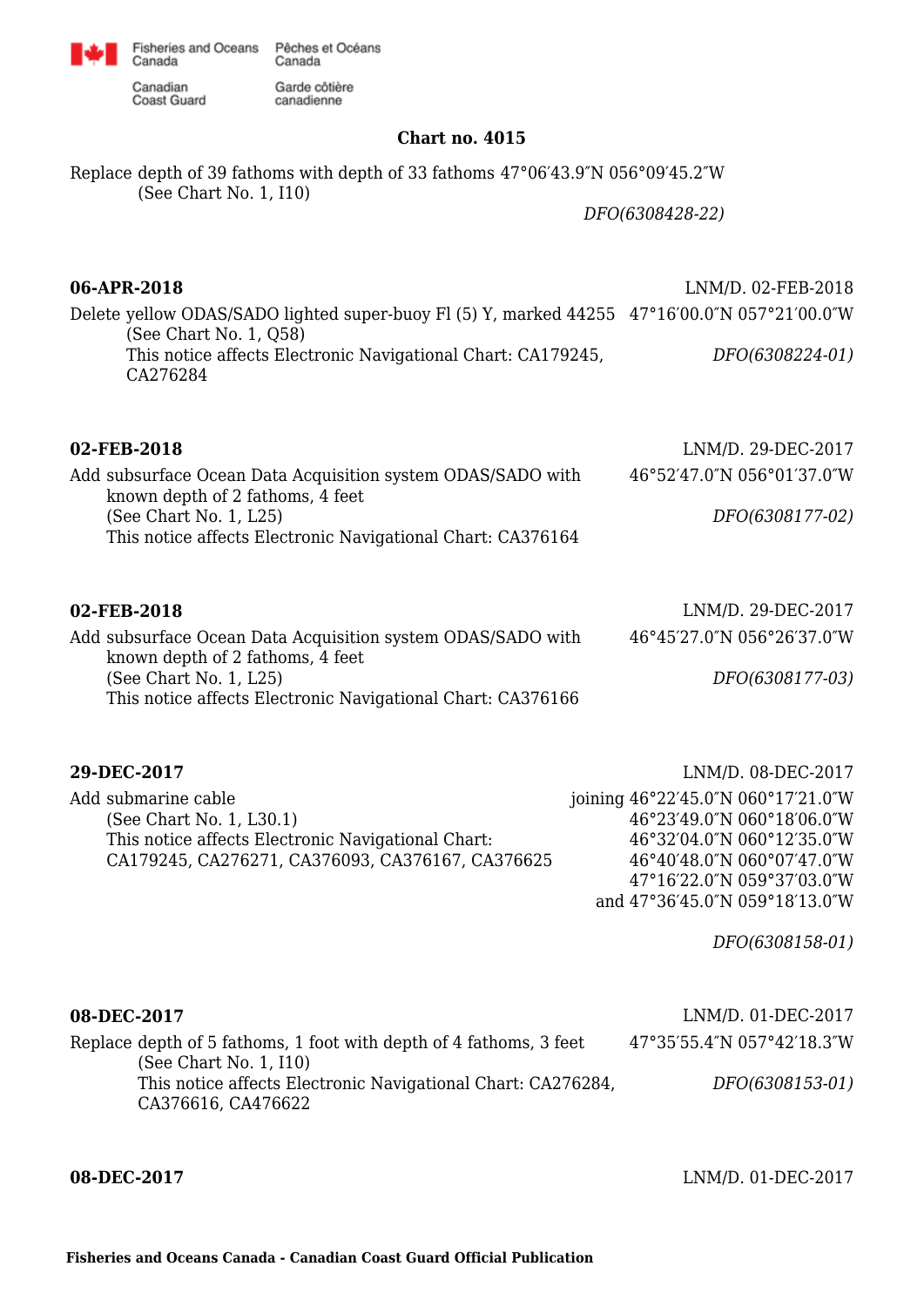Canadian<br>Coast Guard

Canada

Garde côtière canadienne

## **Chart no. 4015**

| Replace depth of 10 fathoms with depth of 4 fathoms, 2 feet<br>(See Chart No. 1, I10)<br>This notice affects Electronic Navigational Chart: CA276284,<br>CA376619, CA476622                                          | 47°34′25.5″N 057°38′05.9″W<br>DFO(6308153-05)                                                                                                                                                                  |
|----------------------------------------------------------------------------------------------------------------------------------------------------------------------------------------------------------------------|----------------------------------------------------------------------------------------------------------------------------------------------------------------------------------------------------------------|
| 01-DEC-2017<br>Add subsurface Ocean Data Acquisition system ODAS/SADO with<br>known depth of 37 fathoms (See Chart No. 1, L25)<br>This notice affects Electronic Navigational Chart: CA179245,<br>CA276271, CA376625 | LNM/D. 11-AUG-2017<br>47°34'16.8"N 058°46'46.2"W<br>DFO(6308142-01)                                                                                                                                            |
| 01-DEC-2017<br>Add subsurface Ocean Data Acquisition system ODAS/SADO with<br>known depth of 49 fathoms (See Chart No. 1, L25)<br>This notice affects Electronic Navigational Chart: CA179245,<br>CA276284           | LNM/D. 11-AUG-2017<br>46°58'29.4"N 057°57'32.4"W<br>DFO(6308142-02)                                                                                                                                            |
| 01-DEC-2017<br>Add subsurface Ocean Data Acquisition system ODAS/SADO with<br>known depth of 49 fathoms (See Chart No. 1, L25)<br>This notice affects Electronic Navigational Chart: CA179245,<br>CA276284           | LNM/D. 11-AUG-2017<br>46°28'57.6"N 057°22'08.4"W<br>DFO(6308142-03)                                                                                                                                            |
| 11-AUG-2017<br>Add environmentally sensitive sea area with legend, St Anns<br>Bank Marine Protected Area / Zone de protection marine<br>du banc de Sainte-Anne<br>(See Chart No. 1, N22)                             | LNM/D. 07-JUL-2017<br>joining 46°10′00.0″N 059°39′00.0″W<br>45°47'00.0"N 059°39'00.0"W<br>45°56'00.0"N 058°40'00.0"W<br>46°04'00.0"N 058°40'00.0"W<br>46°04'00.0"N 058°32'00.0"W<br>46°14'00.0"N 058°22'00.0"W |
| This notice affects Electronic Navigational Chart:<br>CA179245, CA276090, CA276204, CA276271, CA276284,<br>CA376303                                                                                                  | 46°25'00.0"N 058°40'00.0"W<br>46°25'00.0"N 059°00'00.0"W<br>46°16'00.0"N 059°20'00.0"W<br>46°10'00.0"N 059°20'00.0"W<br>and 46°10'00.0"N 059°39'00.0"W                                                         |

*DFO(6308006-01)*

**07-JUL-2017** LNM/D. 09-JUN-2017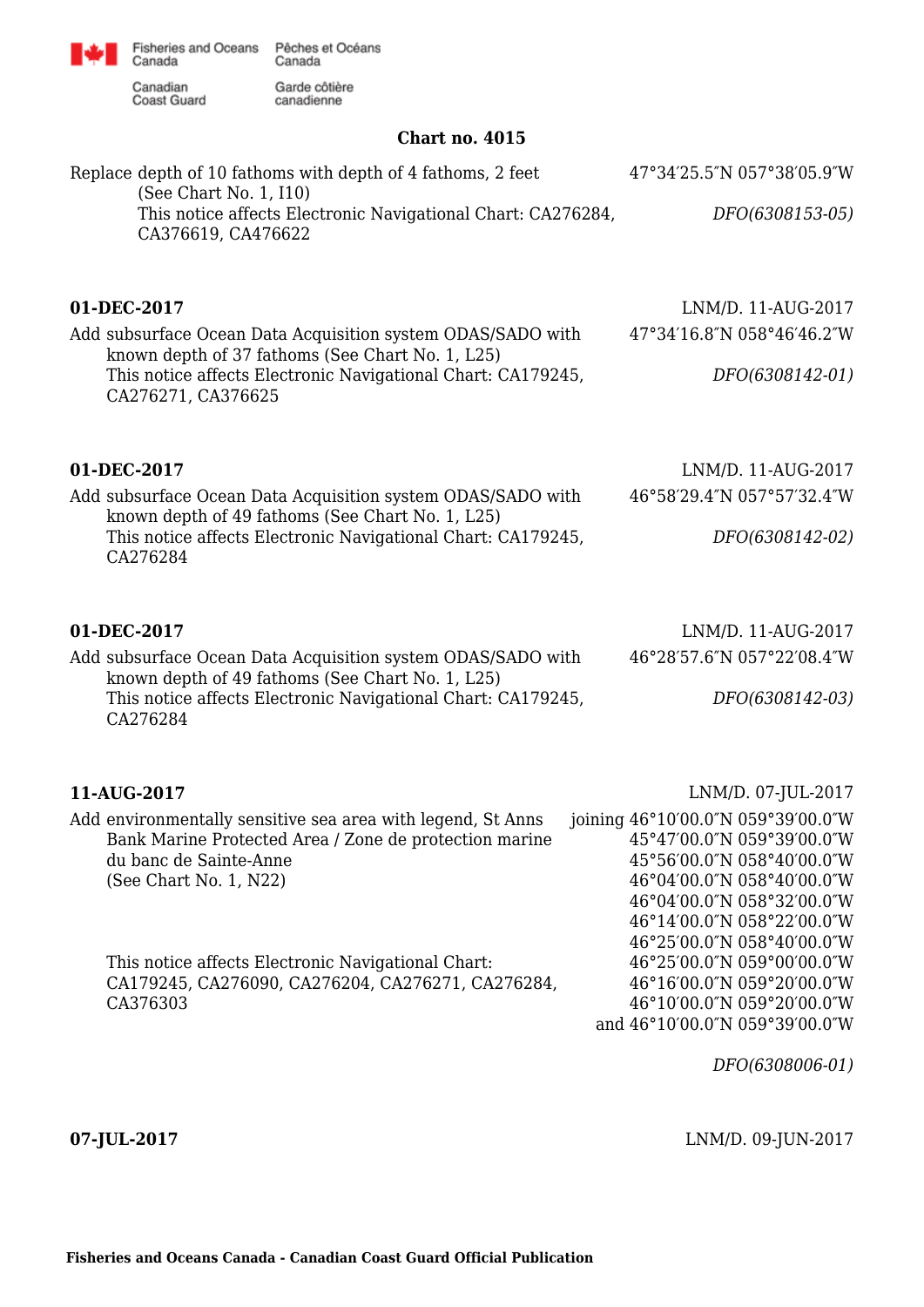

Canadian **Coast Guard** 

Canada

Garde côtière canadienne

### **Chart no. 4015**

Reposition red and white fairway lighted pillar bell buoy Mo(A), BELL (See Chart No. 1, Qh) This notice affects Electronic Navigational Chart: CA276271, CA376093 from 46°13′40.0″N 059°55′31.0″W to 46°13′28.8″N 059°55′37.8″W *(G2017022) LL(771) DFO(6307916-01)*

Delete light LFlR 12s 89ft 7M (See Chart No. 1, P1) This notice affects Electronic Navigational Chart: CA276271, CA376093

**09-JUN-2017** LNM/D. 31-MAR-2017 46°23′06.4″N 060°22′25.8″W

*(G2017016) LL(844) DFO(6307919-01)*

Delete legend Fog Sig against light (See Chart No. 1, R1, R20) This notice affects Electronic Navigational Chart: CA179245, CA276204, CA376303

**31-MAR-2017** LNM/D. 10-MAR-2017 45°54′24.0″N 059°57′30.4″W

*(G2016158) LL(756) DFO(6307823-01)*

| 10-MAR-2017                                                              | LNM/D. 25-NOV-2016                 |
|--------------------------------------------------------------------------|------------------------------------|
| Delete legend FogSig against light<br>(See Chart No. 1, R20)             | 45°43′02.8″N 060°13′46.4″W         |
| This notice affects Electronic Navigational Chart:<br>CA179245, CA376295 | (G2016140) LL(747) DFO(6307757-01) |

| 25-NOV-2016                                                                         | LNM/D. 02-SEP-2016                 |
|-------------------------------------------------------------------------------------|------------------------------------|
| Amend FI 15s64ft13M to read FI 3s64ft13M against light<br>(See Chart No. $1, P16$ ) | 46°02′04.3″N 059°40′42.0″W         |
| This notice affects Electronic Navigational Chart:<br>CA276271, CA376303            | (G2016124) LL(767) DFO(6307705-01) |

**25-NOV-2016** LNM/D. 02-SEP-2016 Delete legend Fog Sig against light (See Chart No. 1, R1, R20) This notice affects Electronic Navigational Chart: CA179245, CA276271, CA376303 46°02′04.3″N 059°40′42.0″W *DFO(6307705-02)*

**02-SEP-2016** LNM/D. 26-AUG-2016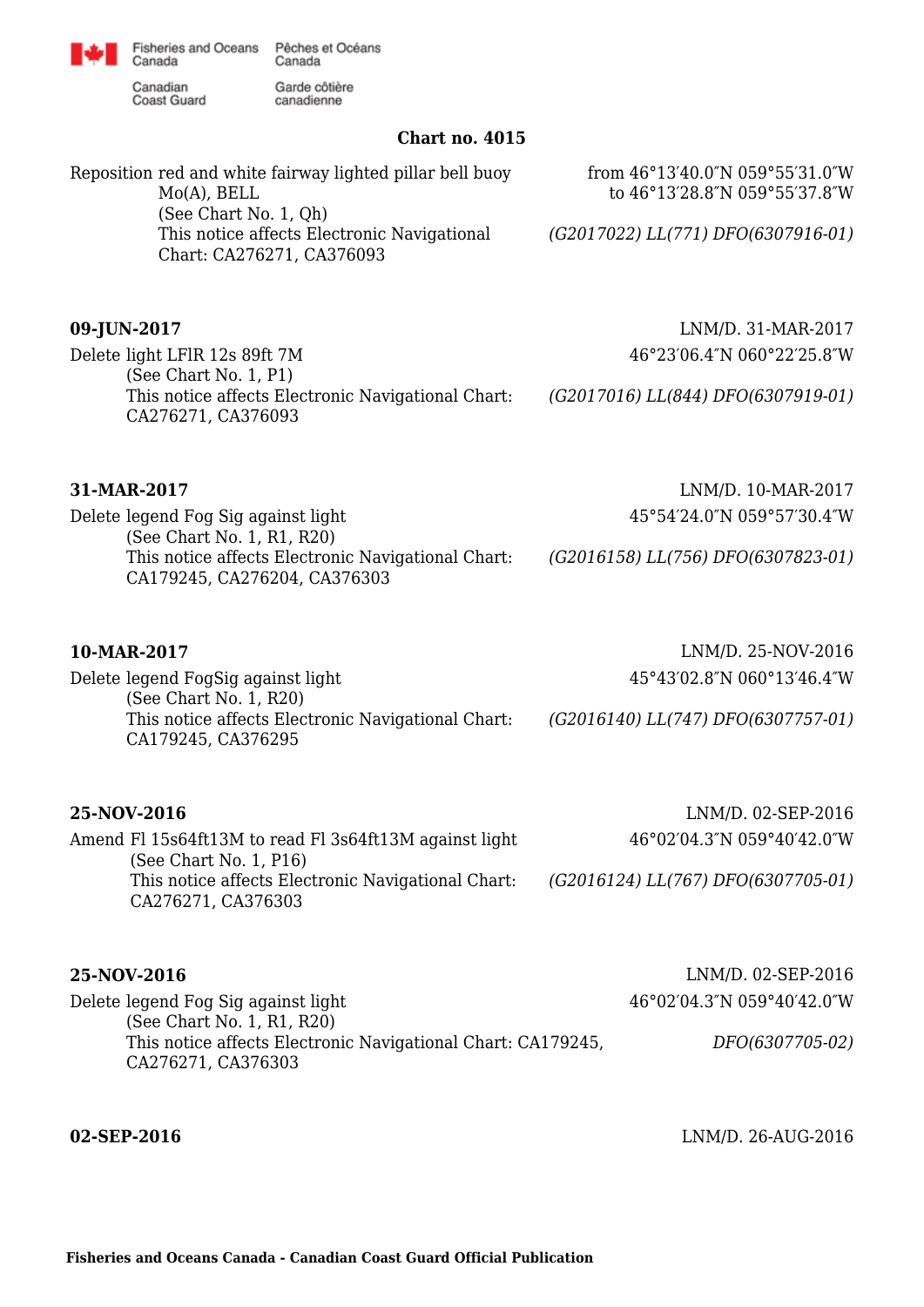Canadian **Coast Guard** 

Canada

Garde côtière canadienne

### **Chart no. 4015**

Delete legend Fog Sig against light (See Chart No. 1, R1, R20) This notice affects Electronic Navigational Chart: CA276091, CA376164 46°46′00.2″N 056°09′12.3″W *DFO(6307665-01)*

## **26-AUG-2016** LNM/D. 17-JUN-2016

Delete fog signal Fog Sig against light (See Chart No. 1, R1, R20) This notice affects Electronic Navigational Chart: CA179245, CA276204, CA376295

45°45′57.0″N 060°06′45.0″W

*(G2016117) LL(750) DFO(6307659-01)*

Amend Fl 10s 105ft 16M to read LFl 6s 105ft 13M against light (See Chart No. 1, P16) This notice affects Electronic Navigational Chart: CA179245, CA276204

**17-JUN-2016** LNM/D. 06-MAY-2016 45°54′24.0″N 059°57′30.0″W

*(G2016037 & G2016052) LL(756) DFO(6307520-01)*

| 06-MAY-2016<br>Replace depth of 9 fathoms, 1 foot with depth of 8 fathoms<br>(See Chart No. 1, I10)<br>This notice affects Electronic Navigational Chart: CA276091                           | LNM/D. 04-MAR-2016<br>47°05'04.4"N 056°09'07.9"W<br>DFO(6307517-02)                    |
|----------------------------------------------------------------------------------------------------------------------------------------------------------------------------------------------|----------------------------------------------------------------------------------------|
| 04-MAR-2016<br>Amend Fl 3s 64ft 15M to read Fl 15s 64ft 13M against light<br>(See Chart No. $1, P16$ )<br>This notice affects Electronic Navigational Chart:<br>CA179245, CA276271, CA376303 | LNM/D. 12-FEB-2016<br>46°02′03.0″N 059°40′47.1″W<br>(G2015157) LL(767) DFO(6307448-01) |
| 12-FEB-2016<br>Replace depth of 9 fathoms, 3 feet with depth of 4 fathoms<br>(See Chart No. 1, I10)<br>This notice affects Electronic Navigational Chart: CA376627                           | LNM/D. 05-FEB-2016<br>47°05'13.5"N 056°11'42.8"W<br>DFO(6307382-14)                    |
| 12-FEB-2016<br>Amend F 12M to read LFI 12M against light<br>(See Chart No. 1, P16)<br>This notice affects Electronic Navigational Chart: (G2015162) LL(765.4) DFO(6307409-01)<br>CA376303    | LNM/D. 05-FEB-2016<br>46°00'25.4"N 059°49'21.7"W                                       |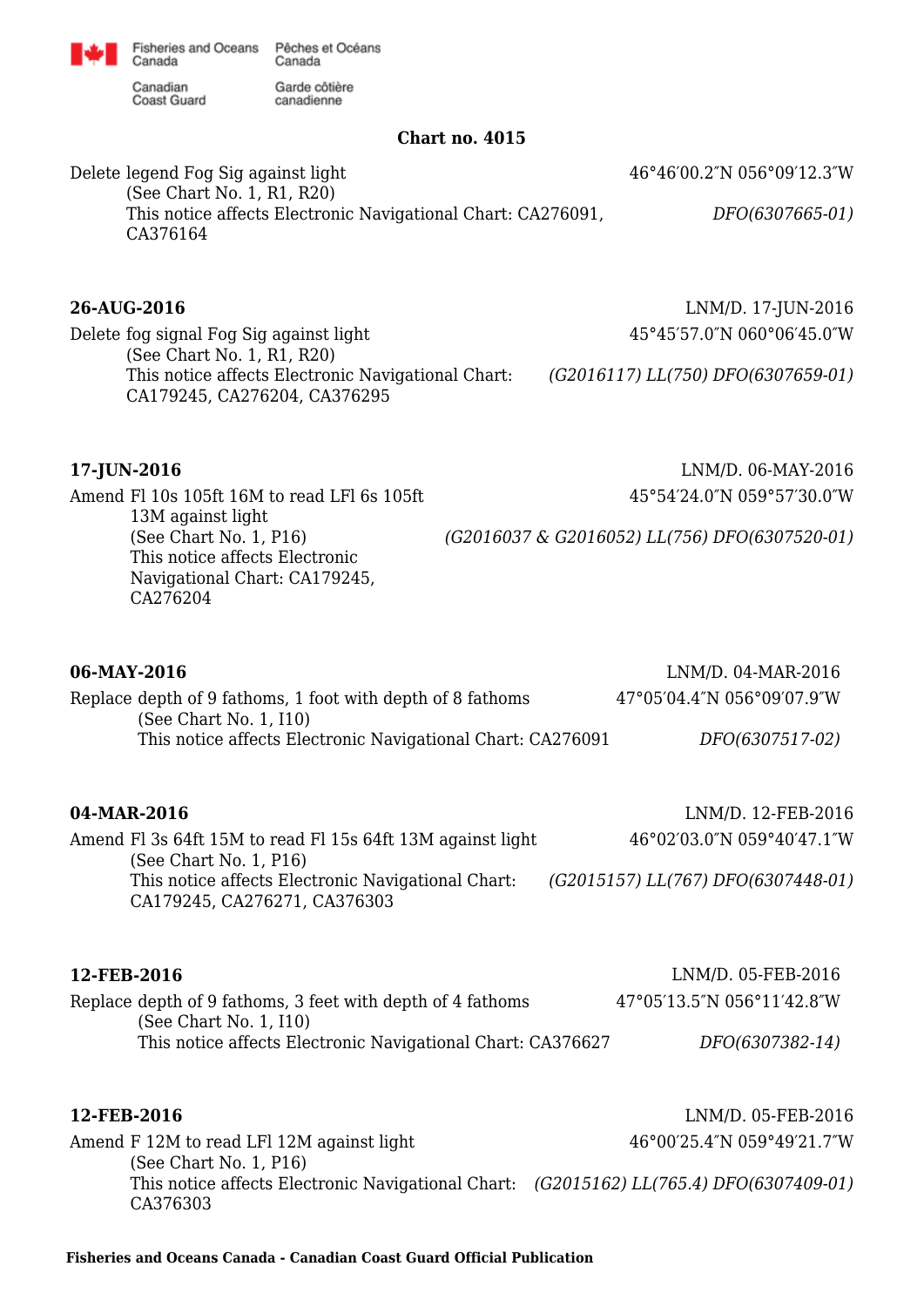

Garde côtière canadienne

Canadian<br>Coast Guard

**Chart no. 4015**

| 05-FEB-2016                                                                                                                                                                         | LNM/D. 04-DEC-2015         |
|-------------------------------------------------------------------------------------------------------------------------------------------------------------------------------------|----------------------------|
| Amend LFI 6s 111ft 9M to read LFI 6s 111ft 8M against light<br>(See Chart No. 1, P16)                                                                                               | 47°01'43.6"N 060°23'30.6"W |
| This notice affects Electronic Navigational Chart: CA276271,<br>CA376167                                                                                                            | LL(854) DFO(6307366-04)    |
| 05-FEB-2016                                                                                                                                                                         | LNM/D. 04-DEC-2015         |
| Amend Fl 5s 85ft 21M to read Fl 5s 85ft 18M against light                                                                                                                           | 46°15'55.8"N 060°07'32.6"W |
| (See Chart No. 1, P16)<br>This notice affects Electronic Navigational Chart: CA276271,<br>CA376093, CA576095                                                                        | LL(775) DFO(6307366-05)    |
| 05-FEB-2016                                                                                                                                                                         | LNM/D. 04-DEC-2015         |
| Amend F120s 53ft 15M to read F120s 53ft 17M against light<br>(See Chart No. 1, P16)                                                                                                 | 45°46'00.0"N 060°06'46.5"W |
| This notice affects Electronic Navigational Chart: CA276204,<br>CA376295                                                                                                            | LL(750) DFO(6307366-06)    |
| 04-DEC-2015<br>LNM/D. 27-NOV-2015                                                                                                                                                   |                            |
| Add submarine cable<br>joining 45°58'38.1"N 055°53'56.6"W<br>(See Chart No. 1, L30.1)<br>45°50'46.9"N 056°38'07.0"W<br>45°39'21.8"N 057°39'26.6"W<br>and 45°30'00.6"N 058°27'10.5"W |                            |
| DFO(6307279-01)                                                                                                                                                                     |                            |
| 27-NOV-2015                                                                                                                                                                         | LNM/D. 28-AUG-2015         |
| Delete legend WHIS against yellow, black and yellow West cardinal                                                                                                                   | 47°01′51.0″N 056°31′44.6″W |
| pillar buoy<br>(See Chart No. 1, Q130.3)<br>This notice affects Electronic Navigational Chart: CA276284,<br>CA376166                                                                | DFO(6307313-01)            |
| 27-NOV-2015                                                                                                                                                                         | LNM/D. 28-AUG-2015         |
| Add subsurface Ocean Data Acquisition system ODAS/SADO with<br>known depth of 5 fathoms, 3 feet                                                                                     | 46°15'18.8"N 059°08'28.6"W |
| (See Chart No. 1, L25)<br>This notice affects Electronic Navigational Chart: CA276271                                                                                               | DFO(6307340-01)            |
|                                                                                                                                                                                     |                            |

**27-NOV-2015** LNM/D. 28-AUG-2015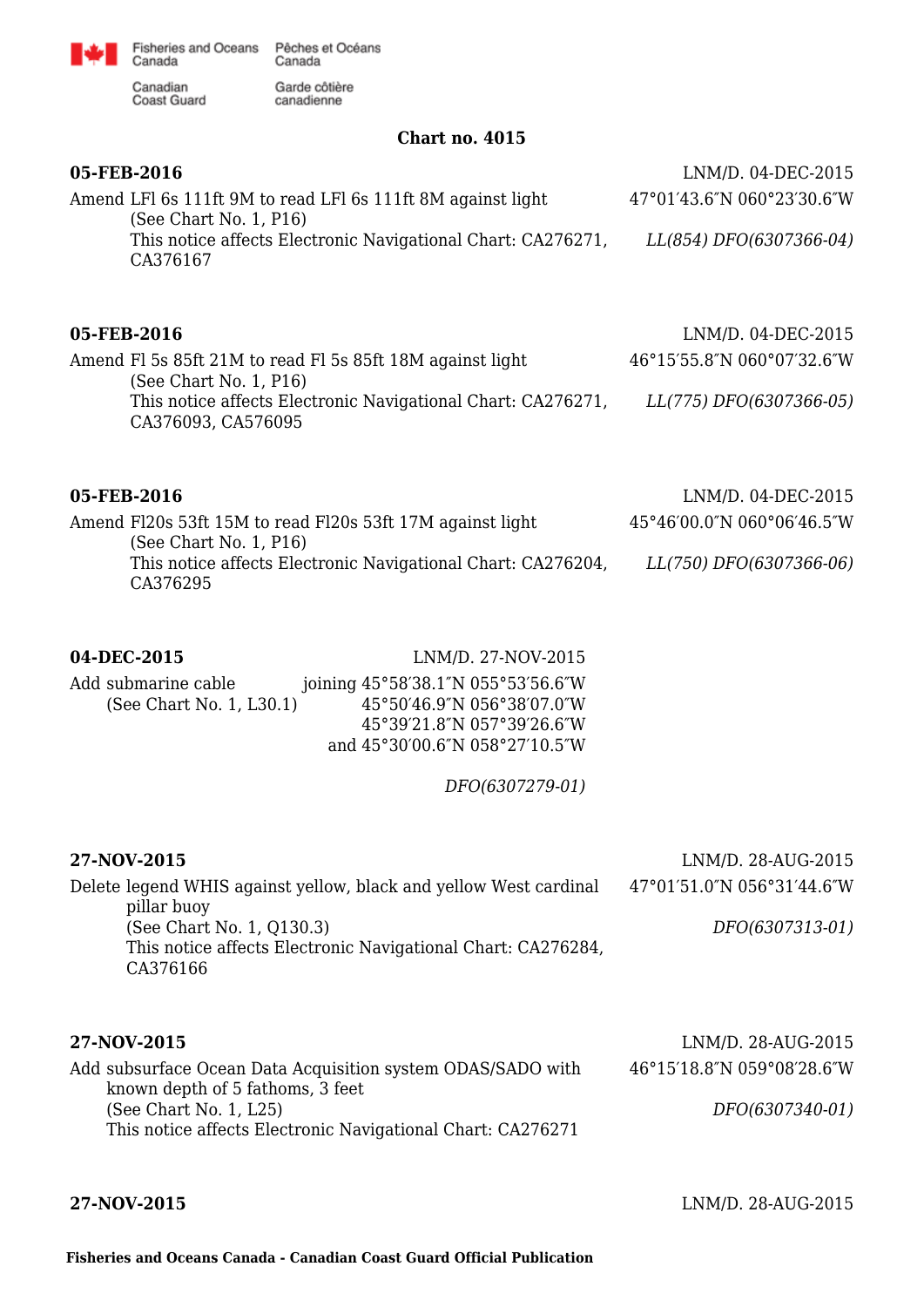

Canadian<br>Coast Guard

Garde côtière canadienne

## **Chart no. 4015**

| Add subsurface Ocean Data Acquisition system ODAS/SADO with<br>known depth of 34 fathoms                             | 46°07'47.6"N 059°19'49.7"W         |
|----------------------------------------------------------------------------------------------------------------------|------------------------------------|
| (See Chart No. 1, L25)<br>This notice affects Electronic Navigational Chart: CA276271,<br>CA376303                   | DFO(6307340-02)                    |
| 28-AUG-2015                                                                                                          | LNM/D. 29-MAY-2015                 |
| Add subsurface Ocean Data Acquisition system ODAS/SADO with                                                          | 46°10'06.1"N 059°08'44.3"W         |
| known depth of 34 fathoms.<br>(See Chart No. 1, L25)<br>This notice affects Electronic Navigational Chart: CA276271  | DFO(6307181-01)                    |
| 28-AUG-2015                                                                                                          | LNM/D. 29-MAY-2015                 |
| Add subsurface Ocean Data Acquisition system ODAS/SADO with                                                          | 46°21'19.4"N 058°43'39.7"W         |
| known depth of 143 fathoms.<br>(See Chart No. 1, L25)<br>This notice affects Electronic Navigational Chart: CA276271 | DFO(6307181-02)                    |
| 29-MAY-2015                                                                                                          | LNM/D. 27-MAR-2015                 |
| Add obstruction with known depth of 223 fathoms and legend<br>ODAS/SADO                                              | 45°41'45.0"N 057°15'14.4"W         |
| (See Chart No. 1, L25)<br>This notice affects Electronic Navigational Chart: CA176030,<br>CA276090                   | DFO(6307121-01)                    |
| 29-MAY-2015                                                                                                          | LNM/D. 27-MAR-2015                 |
| Add obstruction with known depth of 180 fathoms and legend<br>ODAS/SADO                                              | 45°30'57.0"N 056°40'19.2"W         |
| (See Chart No. 1, L25)<br>This notice affects Electronic Navigational Chart: CA176030,<br>CA276090                   | DFO(6307121-02)                    |
| 27-MAR-2015                                                                                                          | LNM/D. 20-FEB-2015                 |
| Delete red and white fairway lighted pillar buoy Mo(A)<br>(See Chart No. 1, Qh)                                      | 46°18'24.2"N 060°07'50.6"W         |
| This notice affects Electronic Navigational Chart:<br>CA276271, CA376093                                             | (G2015009) LL(776) DFO(6307072-01) |

**20-FEB-2015** LNM/D. 06-FEB-2015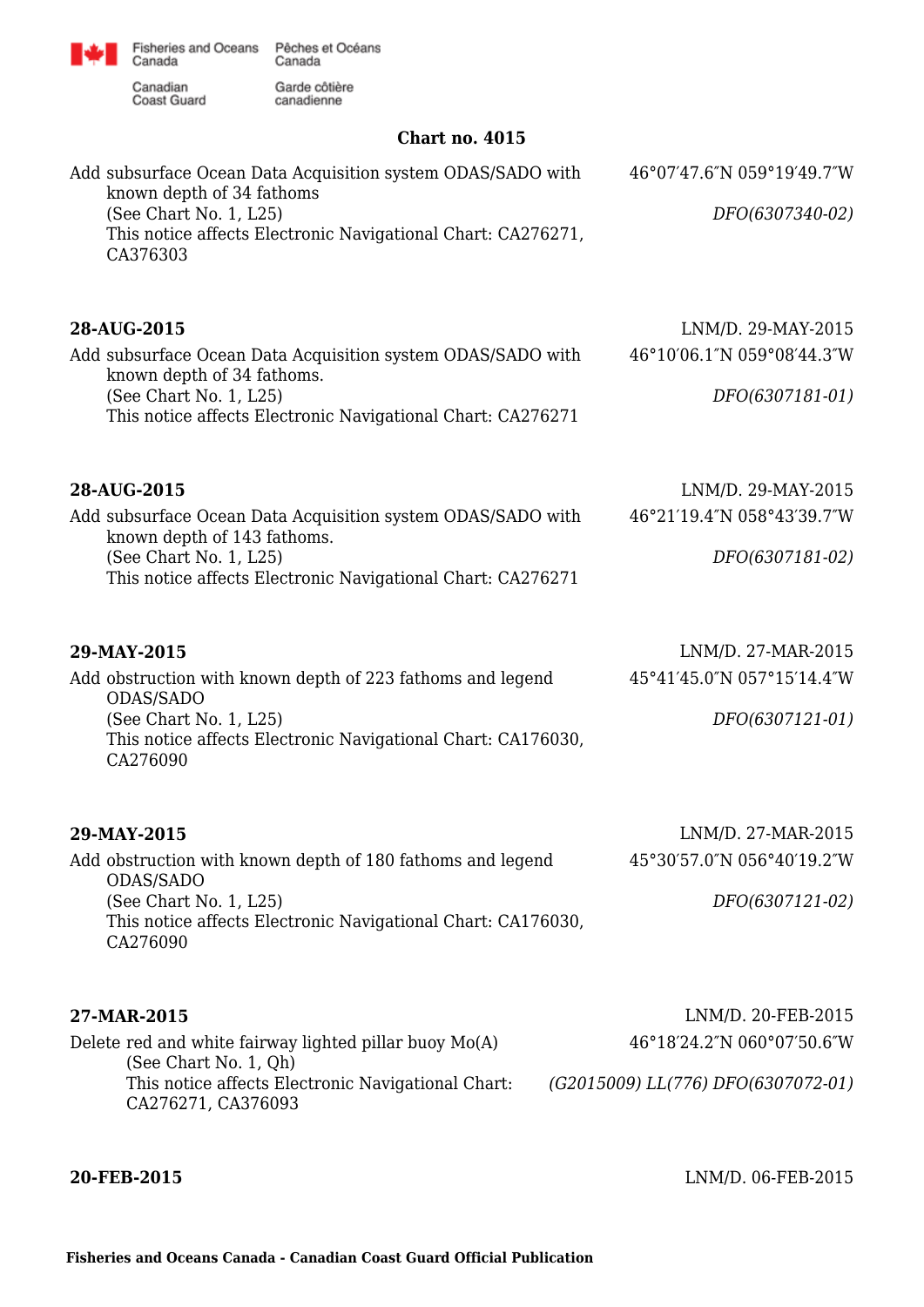

Garde côtière

Canadian **Coast Guard** 

Canada

canadienne

### **Chart no. 4015**

Add subsurface Ocean Data Acquisition system and legend ODAS/SADO (See Chart No. 1, L25) This notice affects Electronic Navigational Chart: CA276271, CA376093

joining 46°34′47.3″N 060°10′46.3″W 46°35′00.2″N 060°11′29.2″W 46°30′45.2″N 060°13′59.6″W 46°30′33.0″N 060°13′16.0″W and 46°34′47.3″N 060°10′46.3″W

*DFO(6307036-02)*

## **06-FEB-2015** LNM/D. 30-JAN-2015

Delete green port hand lighted spar buoy FlG, marked V23 (See Chart No. 1, Qg) This notice affects Electronic Navigational Chart: CA276274

Amend Fl(2)25s74ft10M to read LFl74ft8M against light (See Chart No. 1, P16) This notice affects Electronic Navigational Chart: CA179172, CA276271, CA376093

**06-FEB-2015** LNM/D. 30-JAN-2015 46°10′51.0″N 059°46′13.2″W

47°28′41.6″N 056°03′24.9″W

*(G2014202) LL(770) DFO(6307010-01)*

*(G2014213) LL(770) DFO(6307010-02)*

*(N2014077) LL(130.31) DFO(6307002-01)*

### **06-FEB-2015** LNM/D. 30-JAN-2015

Delete legend FogSig against light (See Chart No. 1, R20) This notice affects Electronic Navigational Chart: CA276271, CA376093

Amend F 48ft 11M to read LFl 62ft 11M against light (See Chart No. 1, P16) This notice affects Electronic Navigational Chart: CA276204, CA376295

**30-JAN-2015** LNM/D. 09-JAN-2015 45°43′02.8″N 060°13′46.4″W

46°10′51.0″N 059°46′13.2″W

*(G2014197) LL(747) DFO(6306995-01)*

| 09-JAN-2015                                                                        | LNM/D. 25-JUL-2014                          |
|------------------------------------------------------------------------------------|---------------------------------------------|
| Delete light Fl 12s 131ft 12M<br>(See Chart No. 1, P1)                             | 47°13′35.0″N 060°08′24.0″W                  |
| This notice affects Electronic Navigational Chart:<br>CA179172, CA276271, CA376167 | $(G2014187)$ LL $(1476)$ DFO $(6306973-01)$ |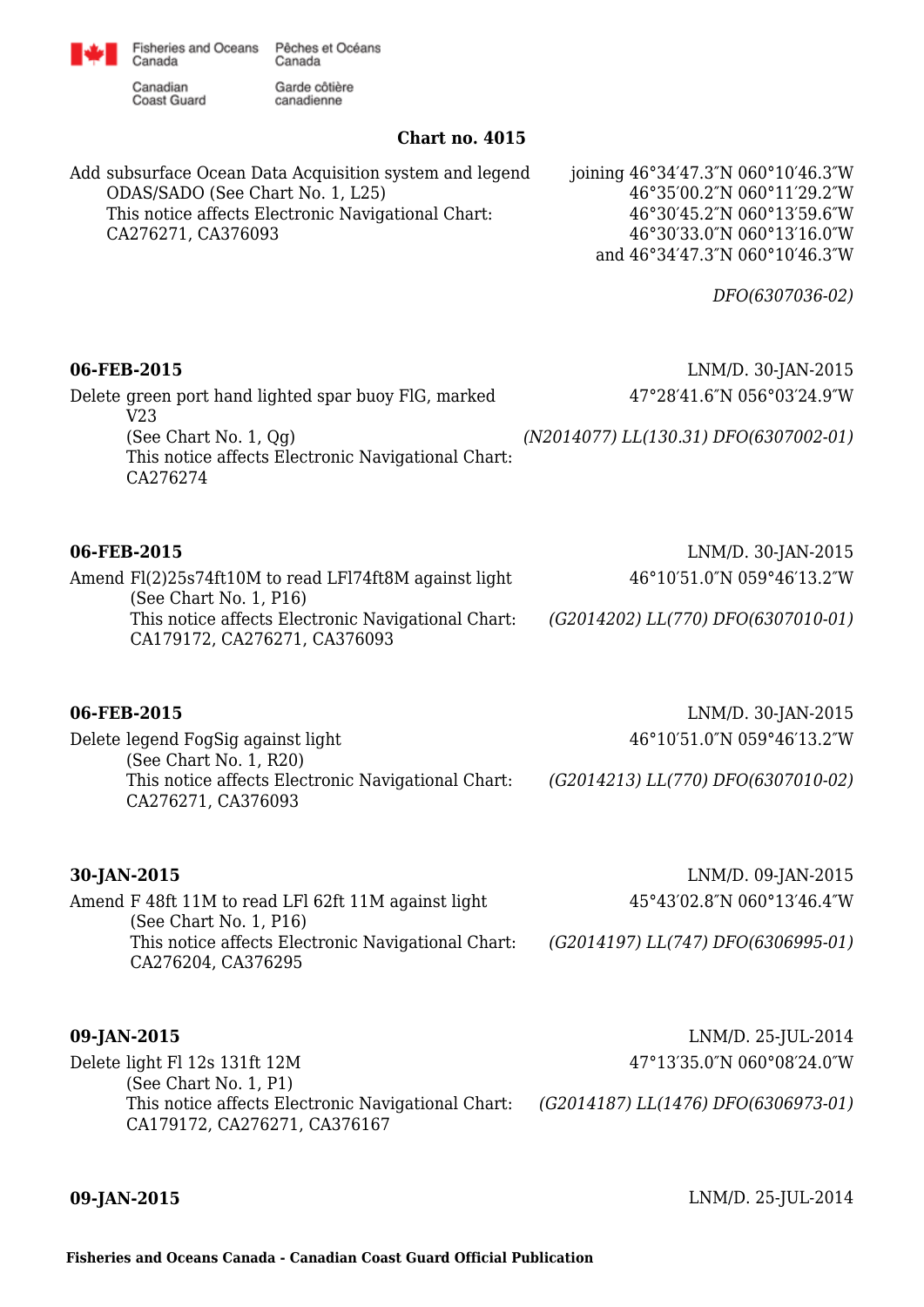Canada Canadian Coast Guard

Garde côtière canadienne

### **Chart no. 4015**

Delete light Fl 4s 150ft 7M (See Chart No. 1, P1) This notice affects Electronic Navigational Chart: CA179172, CA276271, CA376167 47°11′15.0″N 060°09′36.0″W *(G2014188) LL(1477) DFO(6306973-02)*

## **25-JUL-2014** LNM/D. 07-FEB-2014

Add wreck, least depth unknown (See Chart No. 1, K29) This notice affects Electronic Navigational Chart: CA276091, CA376164 46°49′38.4″N 056°05′09.0″W *DFO(6306742-01)*

**25-JUL-2014** LNM/D. 07-FEB-2014 Add wreck, least depth unknown (See Chart No. 1, K29) This notice affects Electronic Navigational Chart: CA276091, CA376164 46°49′19.4″N 056°06′49.3″W *DFO(6306742-02)*

## **07-FEB-2014** LNM/D. 27-DEC-2013

Reposition Non-dangerous wreck, depth unknown with legend ″PA″ (See Chart No. 1, K29) This notice affects Electronic Navigational Chart: CA276284 from 46°30′00.0″N 056°51′54.0″W to 46°31′48.0″N 056°55′15.0″W *DFO(6306621-01)*

## **07-FEB-2014** LNM/D. 27-DEC-2013 Reposition black and yellow North cardinal lighted pillar whistle buoy Q, WHIS. (See Chart No. 1, Q130.3) This notice affects Electronic Navigational

from 47°29′55.8″N 057°05′35.4″W to 47°28′26.4″N 057°05′35.4″W

*(N2014001) LL(139.21) DFO(6306660-01)*

Chart: CA276284

**27-DEC-2013** LNM/D. 20-DEC-2013 Delete black and yellow North cardinal lighted pillar whistle buoy Q, WHIS. (See Chart No. 1, Q130.3) This notice affects Electronic Navigational Chart: CA276284 47°28′41.8″N 057°05′24.7″W *(N2013038) LL(139.21) DFO(6306583-01)*

**27-DEC-2013** LNM/D. 20-DEC-2013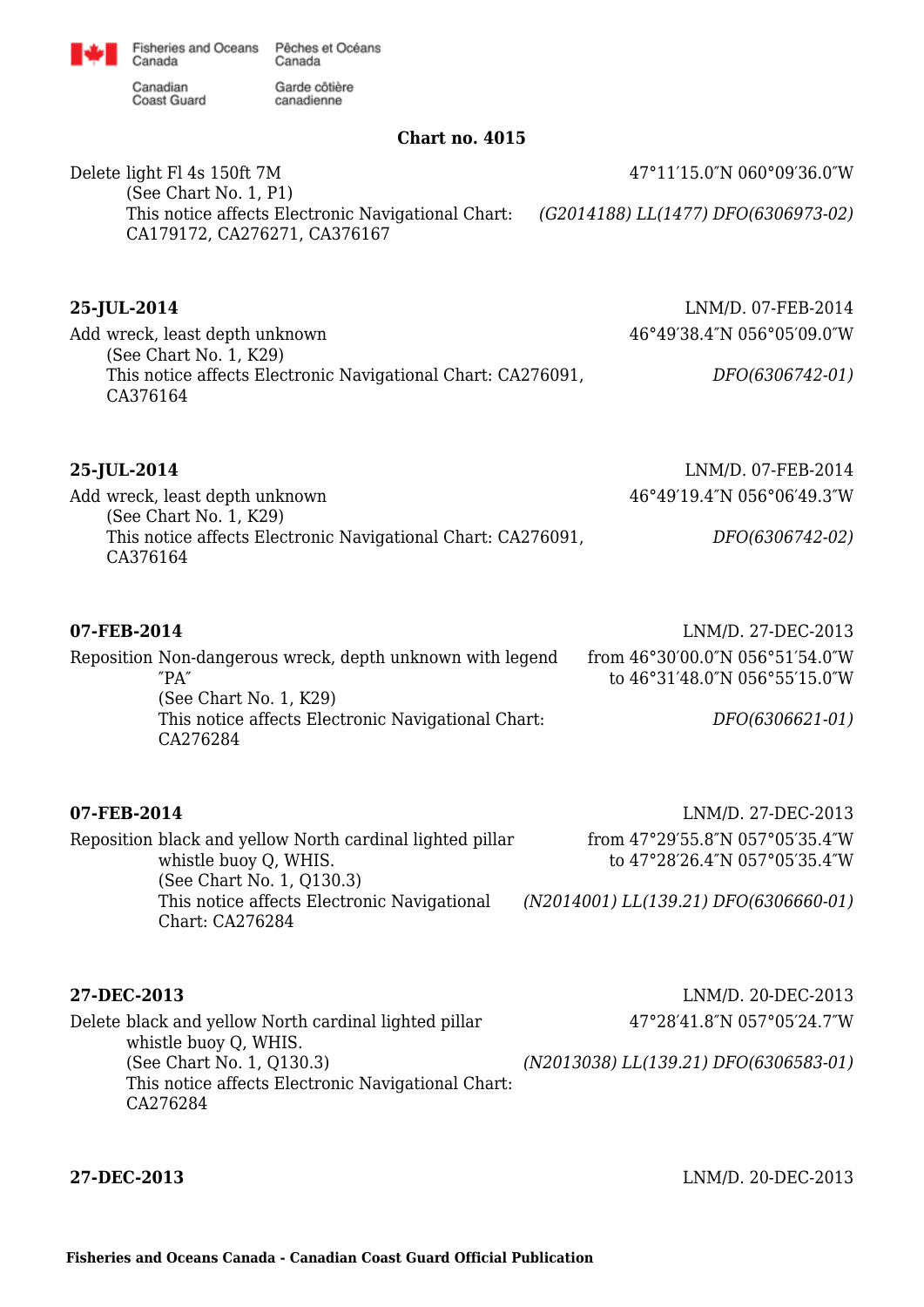

Canadian **Coast Guard** 

Canada

Garde côtière canadienne

### **Chart no. 4015**

Add black and yellow North cardinal lighted pillar whistle buoy Q, WHIS. (See Chart No. 1, Q130.3) This notice affects Electronic Navigational Chart: CA276284 47°29′55.8″N 057°05′35.4″W *(N2013038) LL(139.21) DFO(6306583-02)*

## **20-DEC-2013** LNM/D. 22-NOV-2013

Delete depth of 44 fathoms over artificial feature (See Chart No. 1, Ka) This notice affects Electronic Navigational Chart: CA276271, CA376167 46°56′48.0″N 060°06′37.2″W

## **22-NOV-2013** LNM/D. 18-OCT-2013

Delete maritime limit in general implying: no permanent obstructions (See Chart No. 1, N1.2) This notice affects Electronic Navigational Chart: CA276271, CA376167

Delete maritime limit in general implying: no permanent obstructions (See Chart No. 1 N1.2) This notice affects Electronic Navigational Chart: CA276271

*DFO(6306525-02)*

*DFO(6306508-01)*

between 47°01′50.0″N 060°22′48.0″W and 47°10′48.5″N 060°09′55.5″W

**22-NOV-2013** LNM/D. 18-OCT-2013 between 47°15′28.8″N 060°05′54.2″W and 47°17′24.2″N 060°04′31.4″W

*DFO(6306508-02)*

obstructions

(See Chart No. 1, N1.1)

CA276271, CA376167

**22-NOV-2013** LNM/D. 18-OCT-2013 Add maritime limit in general implying: permanent physical between 47°02′47.0″N 060°21′56.0″W and 47°10′40.6″N 060°10′07.0″W

*DFO(6306508-03)*

Add maritime limit in general implying: permanent physical between 47°13′37.0″N 060°07′25.0″W obstructions (see Chart 1, N1.1) This notice affects Electronic Navigational Chart: CA276271, CA376167

This notice affects Electronic Navigational Chart:

**22-NOV-2013** LNM/D. 18-OCT-2013 and 47°36′47.2″N 059°19′24.4″W

*DFO(6306508-04)*

**22-NOV-2013** LNM/D. 18-OCT-2013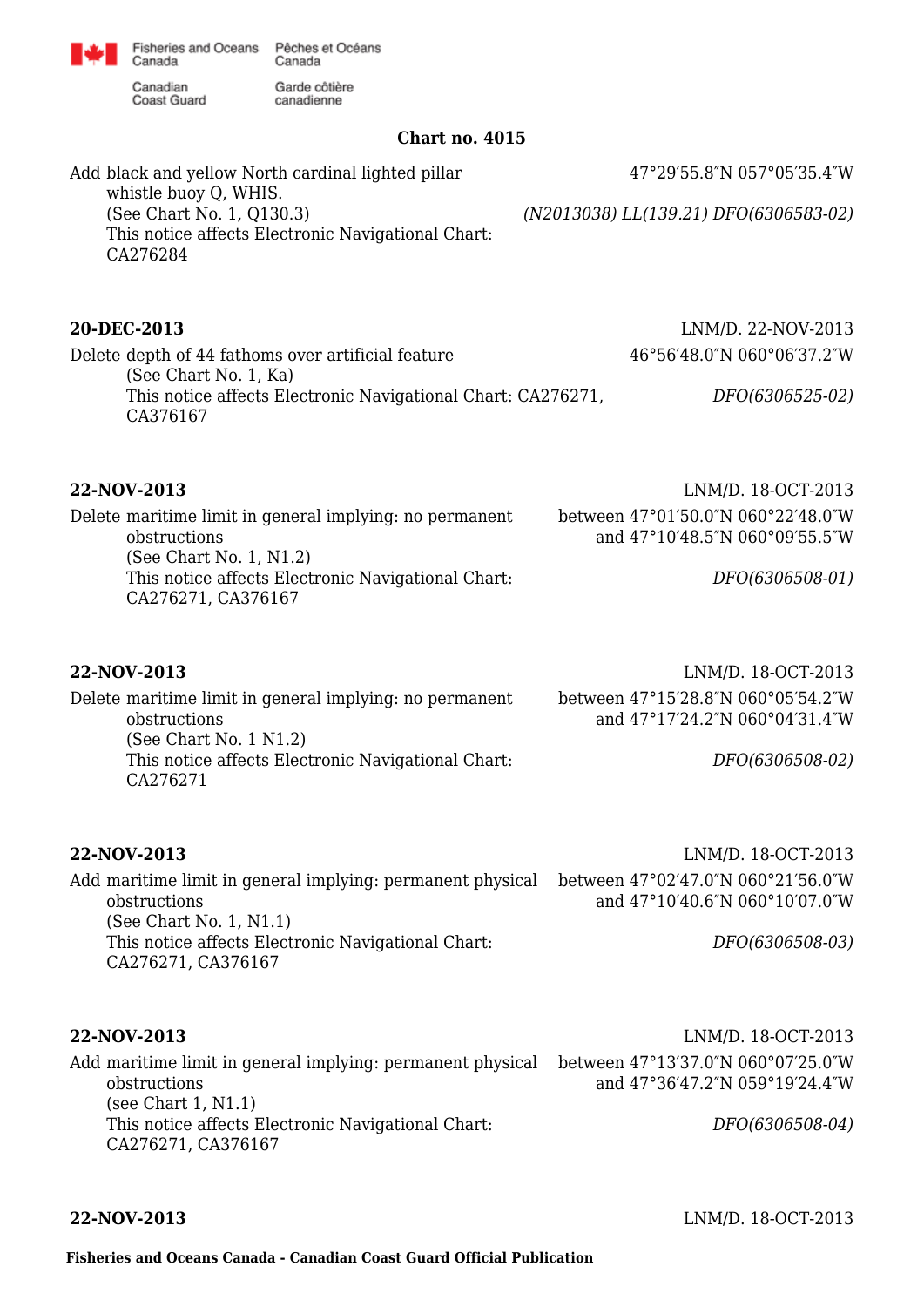

Canadian Coast Guard

Canada

Garde côtière canadienne

## **Chart no. 4015**

| Add maritime limit in general implying: permanent physical | joining $47^{\circ}14'55.6''N 060^{\circ}04'42.4''W$ |
|------------------------------------------------------------|------------------------------------------------------|
| obstructions                                               | 47°22'10.6"N 060°14'20.4"W                           |
| (see Chart $1, N1.1$ )                                     | and 47°26'18.2"N 059°59'00.0"W                       |
| This notice affects Electronic Navigational Chart:         |                                                      |
| CA276271                                                   | DFO(6306508-05)                                      |
|                                                            |                                                      |

Reposition See/Voir note SCIENTIFIC MOORINGS MOUILLAGES SCIENTIFIQUES

**22-NOV-2013** LNM/D. 18-OCT-2013 from 47°07′32.0″N 060°09′00.0″W to 47°22′00.0″N 059°40′00.0″W

*DFO(6306508-06)*

**18-OCT-2013** LNM/D. 11-OCT-2013

| 18-OCT-2013 |  |
|-------------|--|
|             |  |

Add WHIS to red and white fairway lighted pillar whistle buoy, marked U (See Chart No. 1, Qh) This notice affects Electronic Navigational Chart: CA276271, CA376093 46°21′28.2″N 060°14′49.1″W *DFO(6306469-01)*

# **11-OCT-2013** LNM/D. 21-JUN-2013

Delete light F 84ft 12M (See Chart No. 1, P1) This notice affects Electronic Navigational Chart: CA276271, CA376093, CA476063 46°20′13.0″N 060°17′36.0″W *(G2013017) LL(796) DFO(6306366-01)*

Add light LFl 6s 88ft 14M (See Chart No. 1, P16) This notice affects Electronic Navigational Chart: CA276271, CA376093, CA476063

**11-OCT-2013** LNM/D. 21-JUN-2013 46°20′10.3″N 060°17′31.9″W

*(G2013017) LL(796) DFO(6306366-02)*

Add red and white fairway lighted pillar whistle buoy LFl, marked U (See Chart No. 1, Qh) This notice affects Electronic Navigational Chart: CA276271, CA376093

**21-JUN-2013** LNM/D. 19-APR-2013 46°21′28.2″N 060°14′49.1″W

*(G2013018) LL(789.5) DFO(6306369-01)*

**19-APR-2013** LNM/D. 02-NOV-2012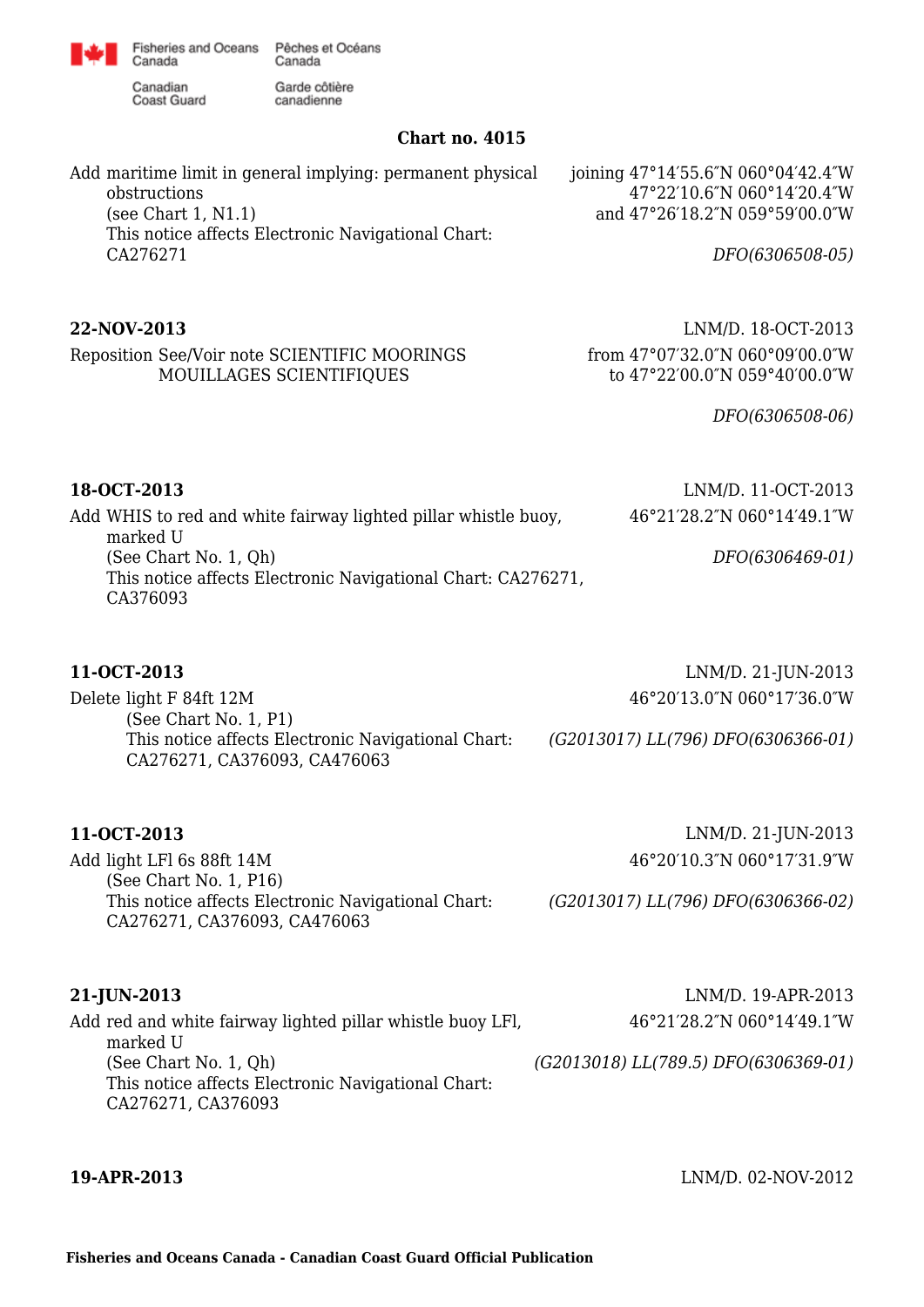

Canadian Coast Guard

Canada

Garde côtière canadienne

### **Chart no. 4015**

Delete red starboard hand lighted pillar whistle buoy WHIS, FlR (See Chart No. 1, Qf) This notice affects Electronic Navigational Chart: CA276271, CA376093 46°21′28.2″N 060°14′49.1″W *(G2013007) LL(795) DFO(6306343-01)*

Delete Legend ′Fog Sig′ against light (See Chart No 1 R20)

**02-NOV-2012** LNM/D. 30-MAR-2012 46°20′13.6″N 060°17′36.8″W

*(G2012175) LL(796) DFO(6306188-01)*

This notice affects Electronic Navigational Chart: CA476063

**30-MAR-2012** LNM/D. 24-FEB-2012 Delete depth of 12 fathoms 47°14′00.0″N 055°58′45.0″W (See Chart No. 1, I10)

*DFO(6305953-01)*

## **30-MAR-2012** LNM/D. 24-FEB-2012

Add depth of 7 fathoms, 4 feet 47°13′54.7″N 055°58′34.5″W (See Chart No. 1, I10)

*DFO(6305953-02)*

Amend F 59ft 13 M to read LFl 59ft 9 M against light (See Chart No. 1, P16)

**24-FEB-2012** LNM/D. 03-FEB-2012 46°48′31.3″N 060°19′07.5″W

*(G2012007) LL(851) DFO(6305919-01)*

This notice affects Electronic Navigational Chart: CA276271, CA376167

Add yellow ODAS/SADO lighted super-buoy Fl (5) Y (See Chart No. 1, Q58)

This notice affects Electronic Navigational Chart: CA276091, CA376164

**03-FEB-2012** LNM/D. 06-JAN-2012 46°42′06.0″N 056°11′18.0″W

*DFO(6305904-01)*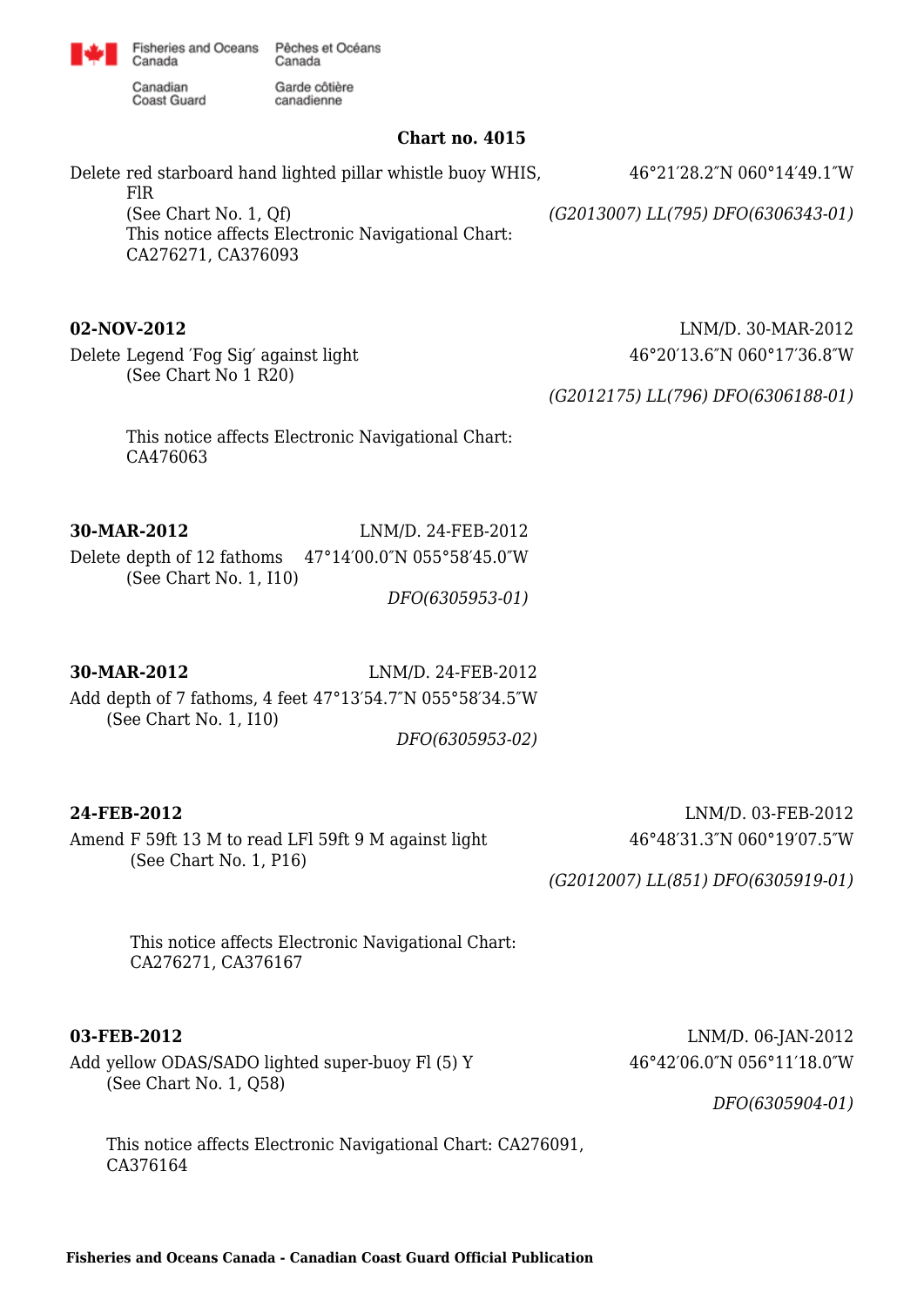

canadienne

Canadian **Coast Guard** 

Canada

**Chart no. 4015**

Delete depth of 19 fathoms (See Chart No. 1, I10)

**06-JAN-2012** LNM/D. 08-JUL-2011 47°24′54.5″N 055°56′47.0″W

*DFO(6305865-01)*

This notice affects Electronic Navigational Chart: CA276274

**06-JAN-2012** LNM/D. 08-JUL-2011

Add depth of 10 fathoms, 2 feet (See Chart No. 1, I10)

47°24′57.2″N 055°56′58.0″W

*DFO(6305865-02)*

This notice affects Electronic Navigational Chart: CA276274

| 08-JUL-2011                                                                       | LNM/D. 06-MAY-2011         |
|-----------------------------------------------------------------------------------|----------------------------|
| Add black, yellow, black East cardinal pillar light buoy, Q (3) 10s,<br>marked KF | 46°41'13.1"N 060°19'23.5"W |
| (See Chart No. 1, Q130.3)                                                         | LL(848.5) DFO(6305544-01)  |

| 06-MAY-2011                                                                        | $LNM/D.$ 18-MAR-2011               |
|------------------------------------------------------------------------------------|------------------------------------|
| Amend Fl 15s 64ft 17M to read Fl 3s 64ft 15M against light<br>(See Chart No 1 P16) | 46°02′04.3″N 059°40′33.7″W         |
|                                                                                    | (G2011058) LL(767) DFO(6305358-01) |
| This notice affects Electronic Navigational Chart:<br>CA179172                     |                                    |

## **18-MAR-2011** LNM/D. 04-MAR-2011

Amend FlR 12s 89ft 5M to read LFlR 12s 89ft 7M against light (See Chart No. 1 P16)

46°23′06.4″N 060°22′25.8″W

*(G2011051) LL(844) DFO(6305271-01)*

**18-MAR-2011** LNM/D. 04-MAR-2011

Delete depth of 1 fathom, 3 feet 45°43′13.5″N 060°13′26.0″W (See Chart No. 1, I10)

*DFO(6305289-10)*

**04-MAR-2011** LNM/D. 11-FEB-2011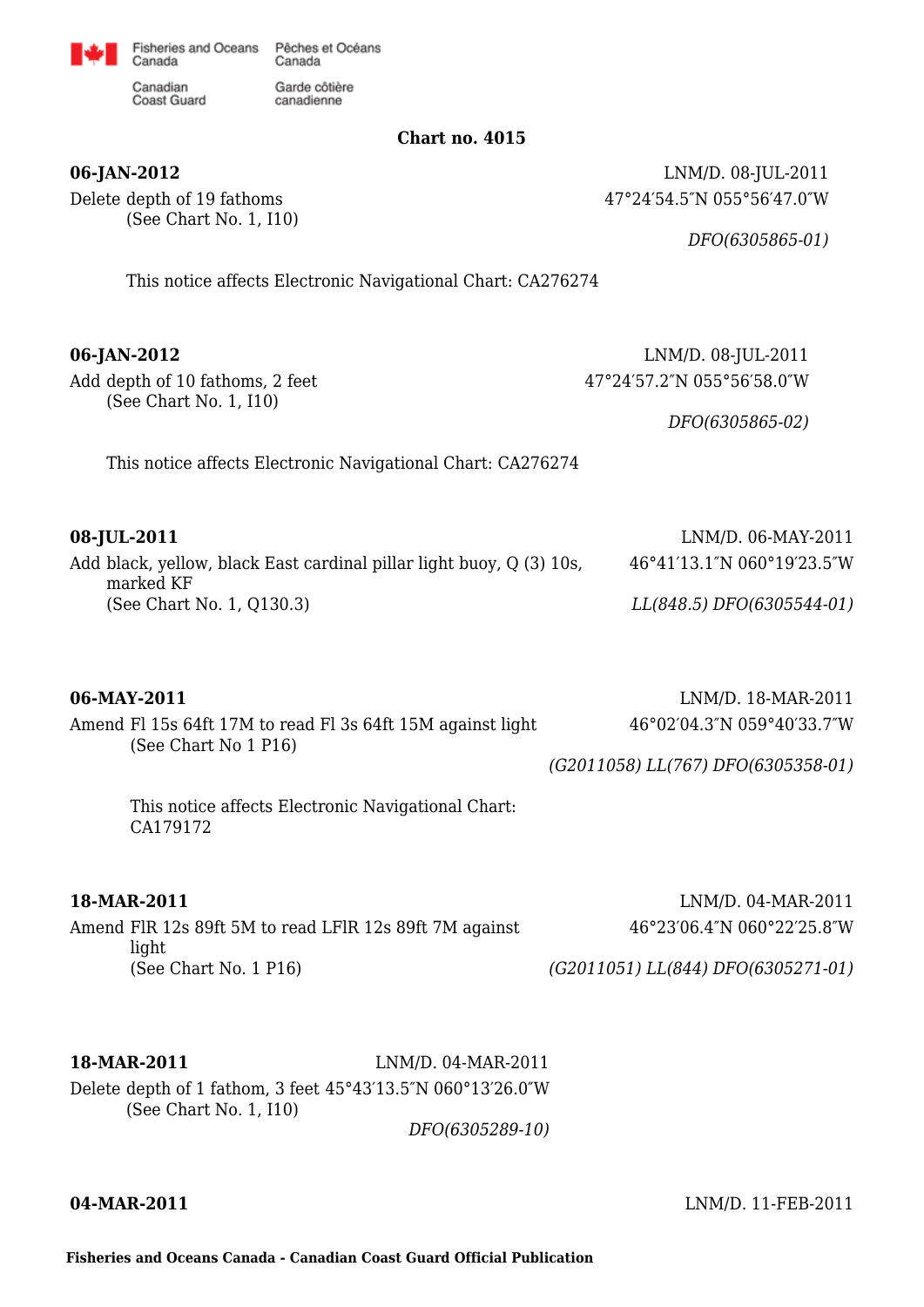

canadienne

Canadian Coast Guard

Canada

**Chart no. 4015**

Add depth of 44 fathoms over artificial feature (See Chart No 1 Ka) The mooring is temporary. The proposed date of removal is June 2011. This notice affects Electronic Navigational Chart: CA376167 46°56′48.0″N 060°06′37.2″W *DFO(6305243-02)* **11-FEB-2011** LNM/D. 27-AUG-2010 Amend Fl 30s 64ft 17M to read Fl 15s 64ft 17M against light (See Chart No. 1 P16) 46°02′04.3″N 059°40′33.7″W *(G2010239) LL(767) DFO(6305189-01)* **27-AUG-2010** LNM/D. 04-JUN-2010 Amend Fl 30s 64ft 23M to read Fl 30s 64ft 17M against light (See Chart No. 1 P16) 46°02′04.3″N 059°40′33.7″W *LL(767) DFO(6304986-01)*

This notice affects Electronic Navigational Chart: CA376303

Amend F to read F 12M against light (See Chart No. 1 P16)

**27-AUG-2010** LNM/D. 04-JUN-2010 46°00′25.4″N 059°49′21.7″W

*LL(765.4) DFO(6304986-02)*

This notice affects Electronic Navigational Chart: CA376303

**04-JUN-2010** LNM/D. 26-MAR-2010 Amend Fl12s 126ft 18M to read Fl12s 131ft 12M against light. 47°13′35.1″N 060°08′25.5″W (See Chart No 1 P16)

*LL(1476) DFO(6304795-01)*

Reposition red and white fairway lighted pillar bell buoy BELL, Mo(A) (See Chart No 1 Qh)

**04-JUN-2010** LNM/D. 26-MAR-2010 from 47°33′46.0″N 057°07′14.0″W to 47°33′51.5″N 057°06′43.7″W

*(N2010016) LL(139.3) DFO(6304883-01)*

**26-MAR-2010** LNM/D. 11-DEC-2009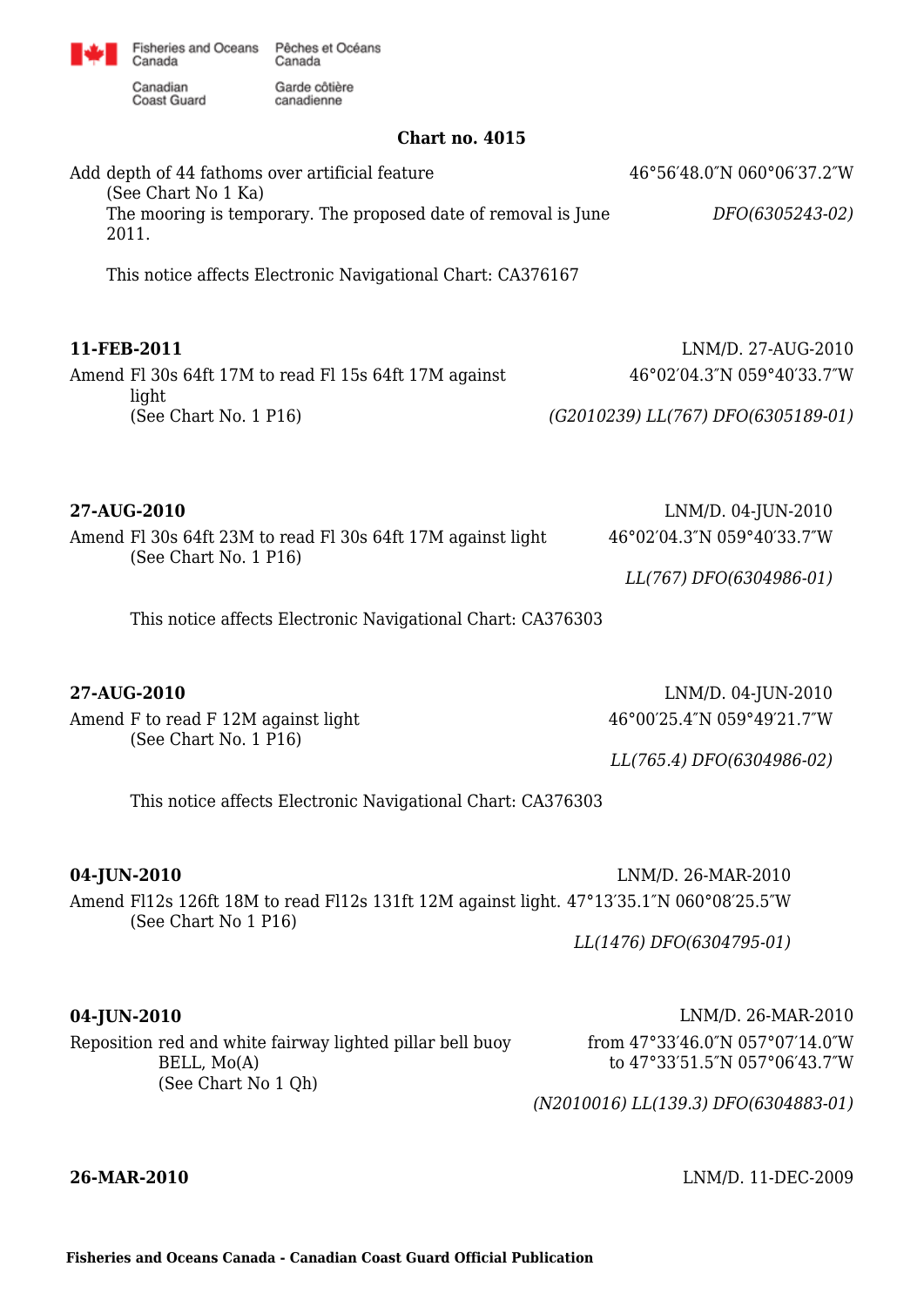

canadienne

Canadian **Coast Guard** 

Canada

**Chart no. 4015**

Add maritime limit in general implying: no permanent obstructions (see Chart 1, N1.2)

between 47°01′50.0″N 060°22′48.0″W and 47°10′48.5″N 060°09′55.5″W

*DFO(6304706-01)*

This notice affects Electronic Navigational Chart: CA376167

Add maritime limit in general implying: no permanent obstructions (see Chart 1 N1.2)

**26-MAR-2010** LNM/D. 11-DEC-2009 between 47°15′28.8″N 060°05′54.2″W and 47°17′24.2″N 060°04′31.4″W

*DFO(6304706-02)*

**26-MAR-2010** LNM/D. 11-DEC-2009 47°07′32.0″N 060°09′00.0″W

*DFO(6304706-03)*

Add See/Voir note SCIENTIFIC MOORINGS MOUILLAGES SCIENTIFIQUES

This notice affects Electronic Navigational Chart: CA376167

### **26-MAR-2010** LNM/D. 11-DEC-2009

Add note: SCIENTIFIC MOORINGS Acoustic sensors, one metre high and positioned approximately 800 metres apart, along the line, directly on the seabed. Mariners are advised to avoid anchoring or conducting seabed operations in the vicinity of submarine moorings. 46°04′00.0″N 060°19′00.0″W *DFO(6304706-04)*

### MOUILLAGES SCIENTIFIQUES

Des capteurs acoustiques, d′une hauteur d′un mètre et positionnés à intervalles d′environ 800 mètres le long de la ligne, reposent directement sur le fond marin. Nous avisons les navigateurs d′éviter de mouiller ou d′effectuer des travaux sur le fond marin à proximité de ces mouillages sous-marins.

This notice affects Electronic Navigational Chart: CA376167

**11-DEC-2009** LNM/D. 21-AUG-2009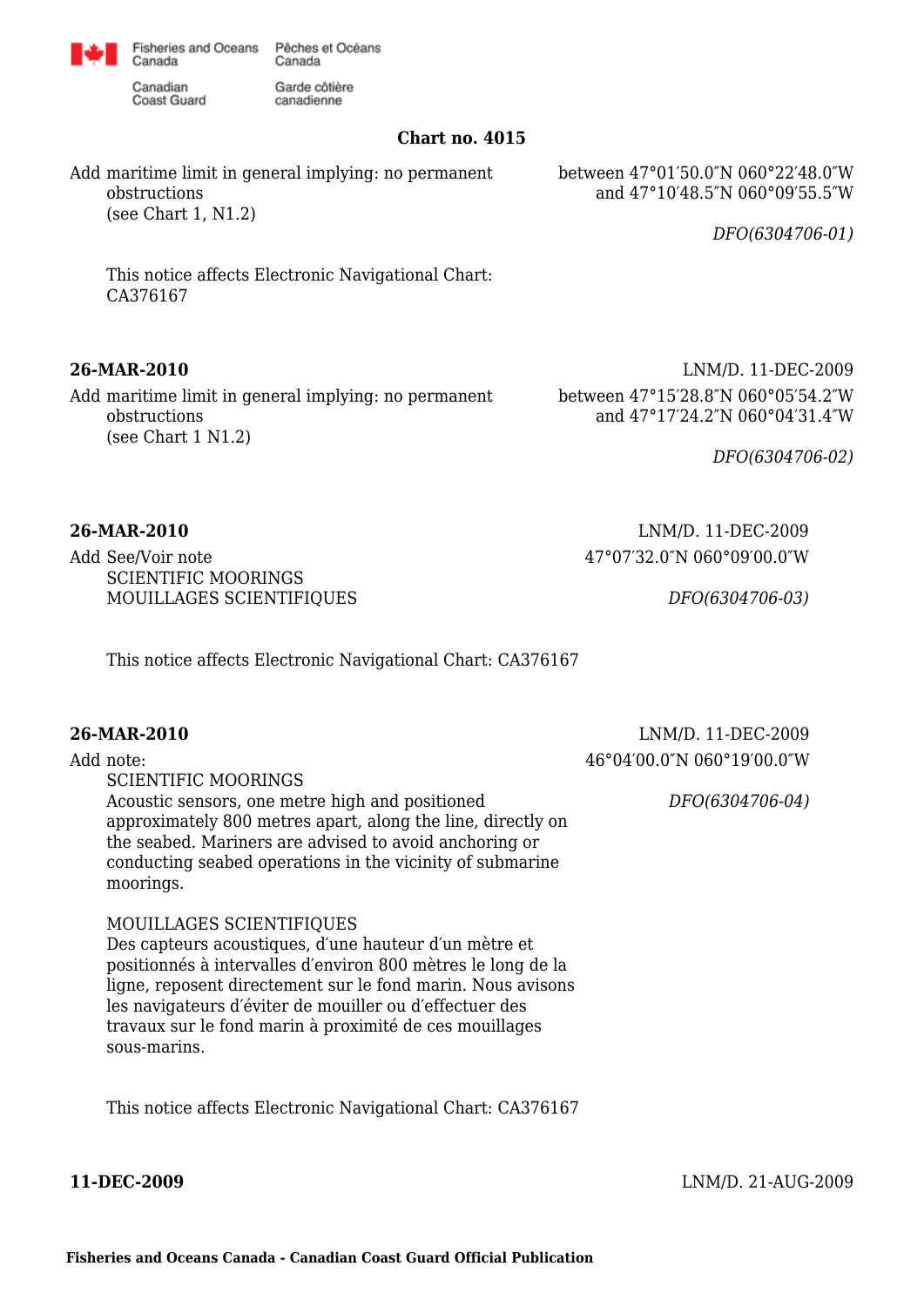

Garde côtière

canadienne

Canadian **Coast Guard** 

Canada

**Chart no. 4015**

Delete red starboard hand lighted pillar buoy QR, marked V30 (See Chart No 1 Qf)

Delete black and yellow North cardinal lighted pillar buoy Q (See Chart No 1 Q130.3)

> This notice affects Electronic Navigational Chart: CA276284

Add black and yellow North cardinal lighted pillar whistle buoy Q (See Chart No 1 Q130.3)

**11-DEC-2009** LNM/D. 21-AUG-2009 47°28′41.6″N 057°05′25.0″W

*(N2009051) LL(139.21) DFO(6304640-02)*

| 11-DEC-2009                                                                          | LNM/D. 21-AUG-2009         |
|--------------------------------------------------------------------------------------|----------------------------|
| Amend Fl 9s 105ft 17M to read Fl 10s 105ft 16M against light<br>(See Chart No 1 P16) | 45°54′30.0″N 059°57′30.5″W |
|                                                                                      | LL(756) DFO(6304648-01)    |

This notice affects Electronic Navigational Chart: CA179172

**21-AUG-2009** LNM/D. 22-MAY-2009

Amend legend Fl 6s 104ft 13M to read LFl 6s 111ft 9M against light (See Chart No 1 P16)

47°01′44.0″N 060°23′30.1″W

*LL(854) DFO(6304519-01)*

This notice affects Electronic Navigational Chart: CA179172, CA276271

**22-MAY-2009** LNM/D. 06-FEB-2009 Add legend Chart/Carte 4827 47°17′47.0″N 056°26′00.0″W (See Chart No 1 A18)

*DFO(6304355-05)*

**06-FEB-2009** LNM/D. 31-OCT-2008

**Fisheries and Oceans Canada - Canadian Coast Guard Official Publication**

47°28′01.0″N 056°01′00.5″W

*(N2009049) LL(130.32) DFO(6304639-01)*

**11-DEC-2009** LNM/D. 21-AUG-2009 47°28′35.5″N 057°05′54.0″W

*(N2009051) LL(139.21) DFO(6304640-01)*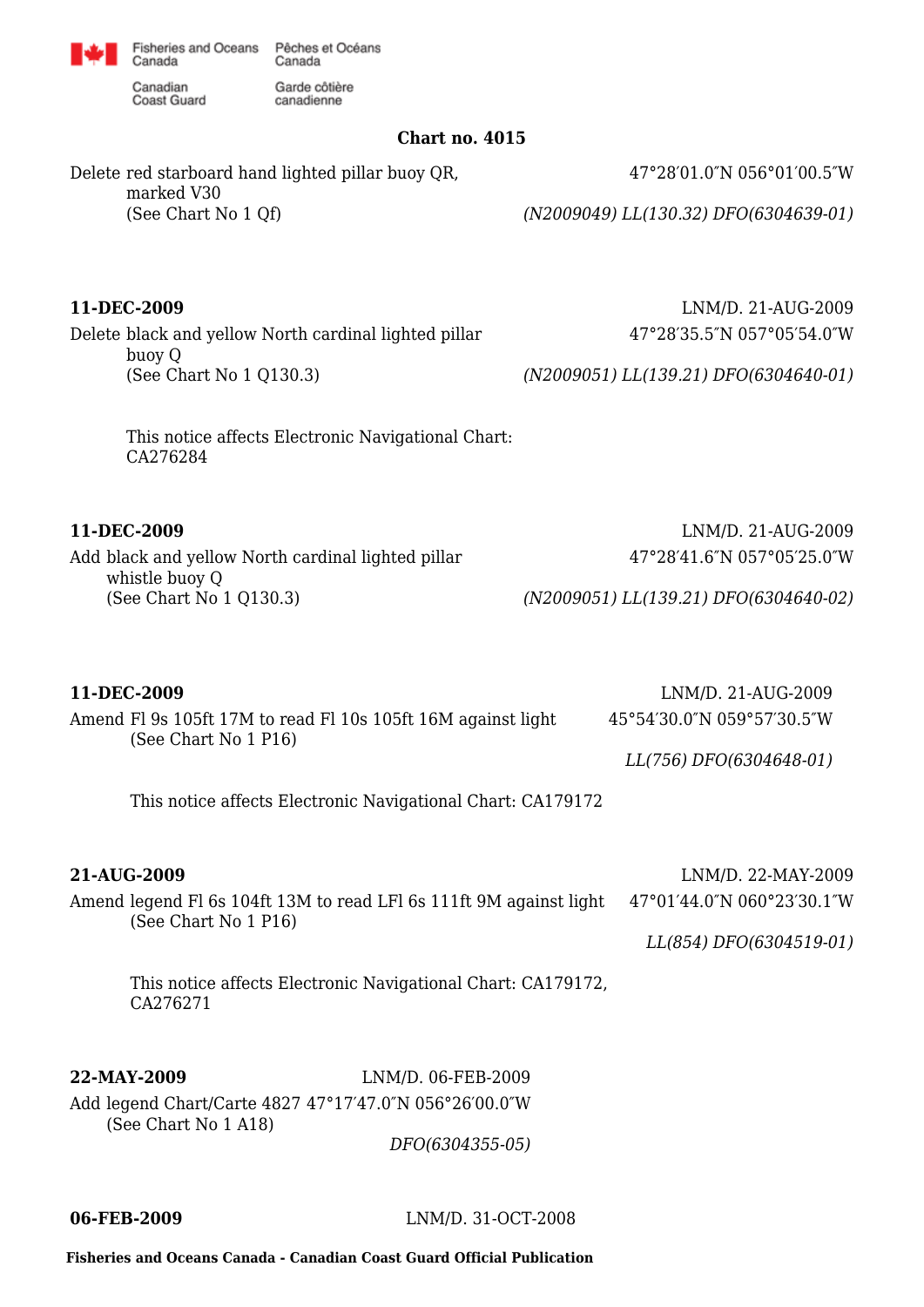

Canadian Coast Guard

Canada

Garde côtière canadienne

### **Chart no. 4015**

Add submarine cable (See Chart No 1 L30.1) joining 47°36′54.2″N 057°34′39.1″W 47°36′13.8″N 057°33′59.7″W 47°35′23.1″N 057°34′16.8″W 47°32′33.2″N 057°40′30.9″W 47°36′39.4″N 058°06′18.5″W and 47°35′47.0″N 058°41′16.9″W

*DFO(6304173-01)*

**06-FEB-2009** LNM/D. 31-OCT-2008

Add submarine cable (See Chart No 1 L30.1) joining 47°23′12.0″N 055°53′56.6″W 47°22′41.8″N 055°54′41.2″W 47°21′32.2″N 055°59′40.7″W 47°34′47.3″N 057°30′56.1″W 47°35′49.8″N 057°32′42.7″W 47°36′26.7″N 057°33′04.0″W and 47°36′56.7″N 057°34′36.0″W

*DFO(6304173-02)*

Add depth of 8 fathoms, 2 feet (See Chart No. 1, I10)

**31-OCT-2008** LNM/D. 01-AUG-2008 47°26′55.8″N 057°16′17.4″W

*DFO(6304083-08)*

This notice affects Electronic Navigational Chart: CA276284

Add depth of 7 fathoms, 3 feet (See Chart No. 1, I10)

**31-OCT-2008** LNM/D. 01-AUG-2008 47°26′41.4″N 057°10′38.9″W

*DFO(6304083-13)*

This notice affects Electronic Navigational Chart: CA276284

Delete depth of 11 fathoms (See Chart No. 1, I10)

**31-OCT-2008** LNM/D. 01-AUG-2008 47°27′03.8″N 057°08′04.0″W

*DFO(6304083-17)*

This notice affects Electronic Navigational Chart: CA276284

**31-OCT-2008** LNM/D. 01-AUG-2008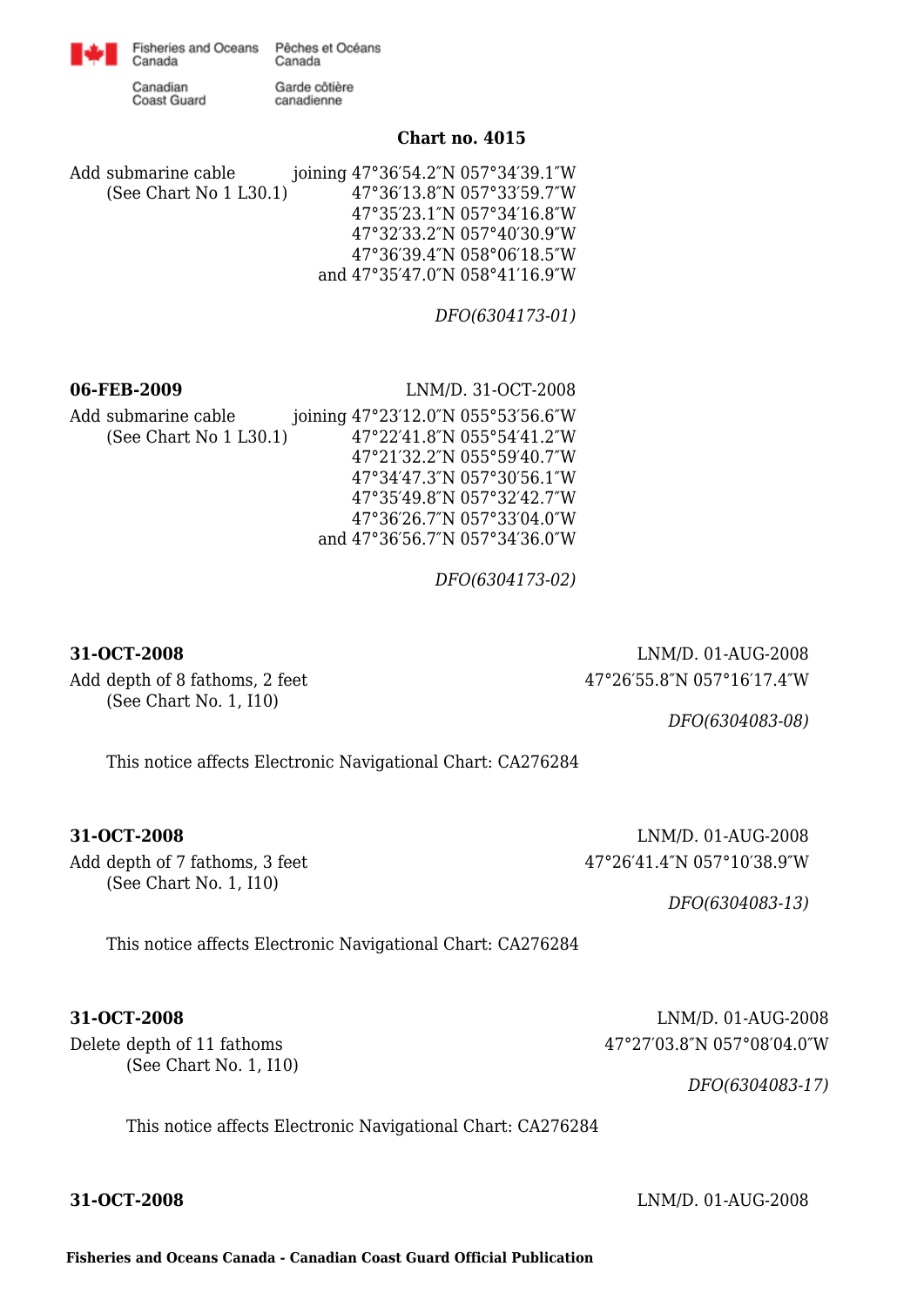

Garde côtière

canadienne

Canadian Coast Guard

Canada

Add depth of 6 fathoms, 1 foot (See Chart No. 1, I10)

**Chart no. 4015**

47°27′05.9″N 057°07′56.3″W

*DFO(6304083-18)*

This notice affects Electronic Navigational Chart: CA276284

Delete depth of 11 fathoms (See Chart No. 1, I10)

**31-OCT-2008** LNM/D. 01-AUG-2008 47°22′45.3″N 056°57′31.7″W

*DFO(6304083-20)*

This notice affects Electronic Navigational Chart: CA276284

Add depth of 4 fathoms, 5 feet (See Chart No. 1, I10)

**31-OCT-2008** LNM/D. 01-AUG-2008 47°22′55.1″N 056°57′38.0″W

*DFO(6304083-22)*

*DFO(6303984-01)*

*DFO(6303964-01)*

This notice affects Electronic Navigational Chart: CA276284

Add submarine cable

**01-AUG-2008** LNM/D. 25-JUL-2008 between 47°34′44.2″N 058°42′35.6″W and 46°20′10.3″N 060°03′12.1″W

This notice affects Electronic Navigational Chart: CA179172, CA276271, CA576095

Add submarine cable

**25-JUL-2008** LNM/D. 04-APR-2008 joining 46°20′18.5″N 060°09′14.4″W 46°46′07.1″N 059°47′30.8″W and 47°32′45.3″N 059°08′03.2″W

This notice affects Electronic Navigational Chart: CA179172, CA276271, CA576095

Reposition red starboard hand lighted pillar buoy QR, marked V30 (See Chart No 1 Qf)

**04-APR-2008** LNM/D. 01-FEB-2008 from 47°29′00.0″N 056°01′30.0″W to 47°28′01.0″N 056°01′00.5″W

*LL(130.32) DFO(6303795-01)*

**01-FEB-2008** LNM/D. 17-AUG-2007

**Fisheries and Oceans Canada - Canadian Coast Guard Official Publication**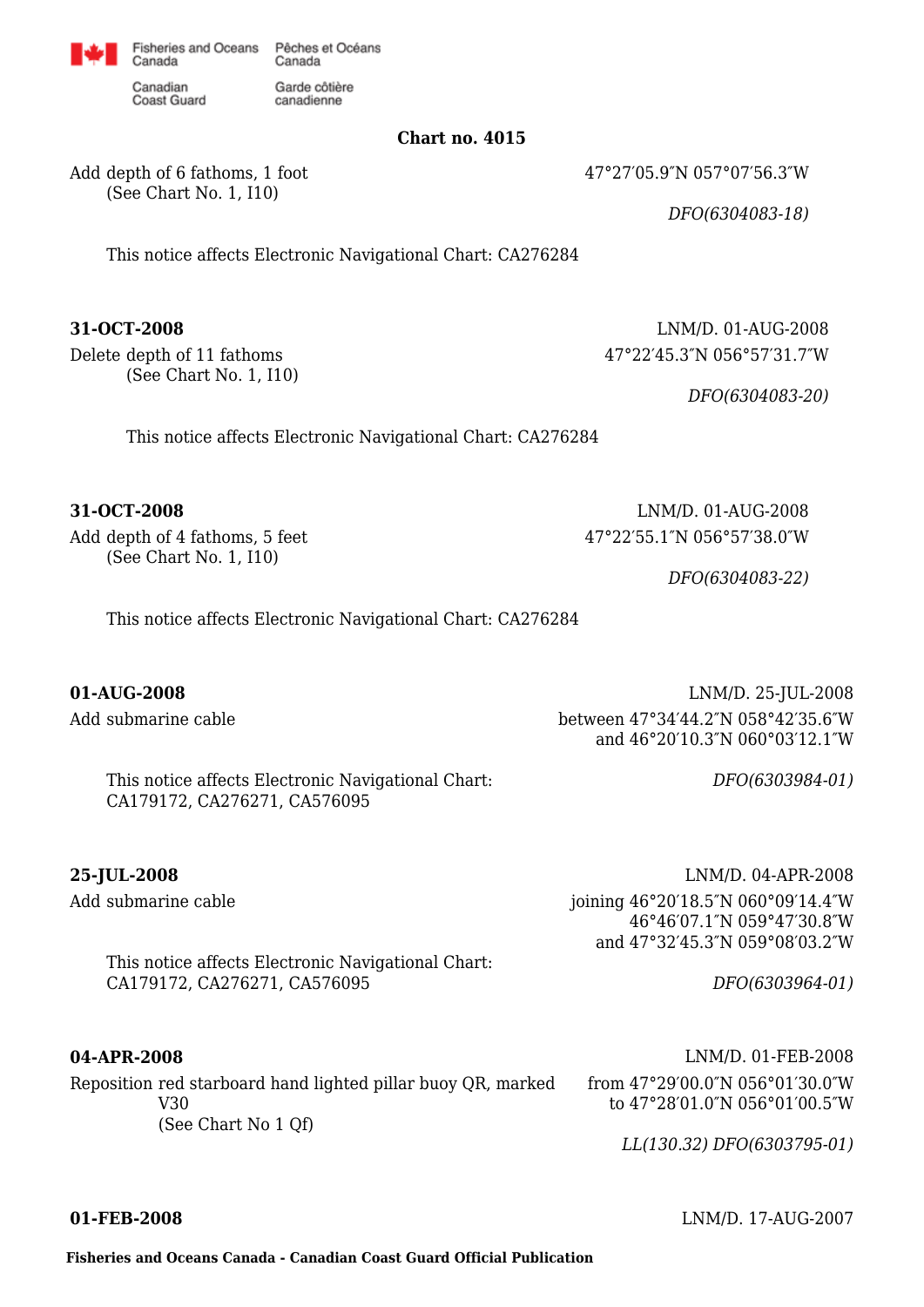

Garde côtière

canadienne

Canadian **Coast Guard** 

Canada

**Chart no. 4015**

Delete legend Fog Sig against light (See Chart No 1 R20)

46°16′01.5″N 060°07′32.9″W

*(G2007178) LL(775) DFO(6303745-01)*

This notice affects Electronic Navigational Chart: CA276271, CA576095

Delete red starboard hand lighted pillar bell buoy FlR, BELL

**17-AUG-2007** LNM/D. 13-JUL-2007 47°37′00.0″N 058°27′00.0″W

*(N2005012) LL(145.5) DFO(6303555-01)*

This notice affects Electronic Navigational Chart: CA276271

Delete WHIS against red and white fairway lighted pillar whistle buoy Mo(A)

**17-NOV-2006** LNM/D. 03-NOV-2006 Reposition yellow ODAS/SADO lighted super-buoy Fl (5) Y, marked 44255

**13-JUL-2007** LNM/D. 17-NOV-2006 46°18′24.2″N 060°07′50.6″W

*(G2007037) LL(776) DFO(6303451-01)*

from 47°16′54.0″N 057°21′06.0″W to 47°16′06.0″N 057°21′06.0″W

*(BRITAD:3816) DFO(6303120-01)*

**03-NOV-2006** LNM/D. 28-APR-2006 Delete legend ″Chart/Carte 4633″ 47°20′00.0″N 056°52′00.0″W

*DFO(6303058-06)*

**03-NOV-2006** LNM/D. 28-APR-2006 Add legend ″Chart/Carte 4826″ 47°22′00.0″N 057°10′00.0″W

*DFO(6303058-07)*

Amend "Fl" to read "Q G" against light 47°34'30.0"N 057°06'46.0"W

**28-APR-2006** LNM/D. 30-DEC-2005

*(N2005082) LL(139.5) DFO(6302569-01)*

**Fisheries and Oceans Canada - Canadian Coast Guard Official Publication**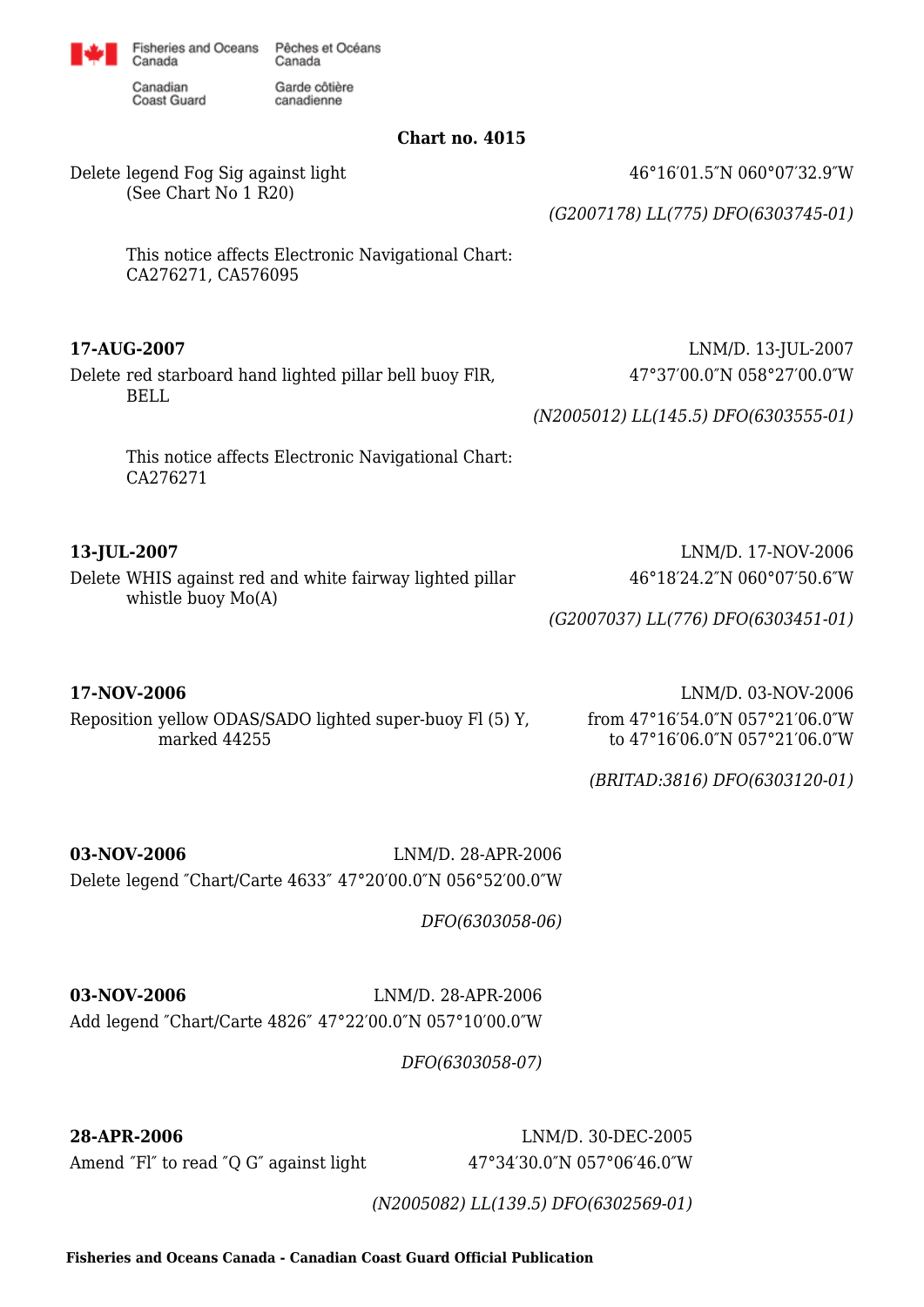

canadienne

Canadian **Coast Guard** 

Canada

## **Chart no. 4015**

**30-DEC-2005** LNM/D. 08-JUL-2005 Amend ″Fl 5s 207ft 6M″ to read ″Fl 5s 207ft 16M″ against light 47°36′23.2″N 057°35′12.2″W

*LL(144) DFO(6302647-01)*

**08-JUL-2005** LNM/D. 24-JUN-2005 Delete green port hand lighted pillar buoy FlG 47°29′44.9″N 057°27′03.2″W

*(N2005026) LL(140.9) DFO(6302329-01)*

Add WHIS to red and white fairway pillar light buoy 47°35′28.1″N 058°41′42.8″W

**24-JUN-2005** LNM/D. 08-APR-2005

*(N2005025) LL(148.9) DFO(6302326-01)*

**24-JUN-2005** LNM/D. 08-APR-2005 Amend ′Chart/Carte 4635′ to read ′Chart/Carte 4823′ 47°24′30.0″N 058°45′00.0″W

*DFO(6302335-01)*

**24-JUN-2005** LNM/D. 08-APR-2005 Amend ′Chart/Carte 4634′ to read ′Chart/Carte 4824′ 47°25′00.0″N 057°53′00.0″W

*DFO(6302335-02)*

**08-APR-2005** LNM/D. 07-JAN-2005 Delete sounding of 8 fathoms 4 feet 47°04′36.0″N 056°12′18.0″W

*DFO(6302256-01)*

**08-APR-2005** LNM/D. 07-JAN-2005 Add sounding of 6 fathoms 47°04′30.0″N 056°12′23.0″W

*DFO(6302256-02)*

**08-APR-2005** LNM/D. 07-JAN-2005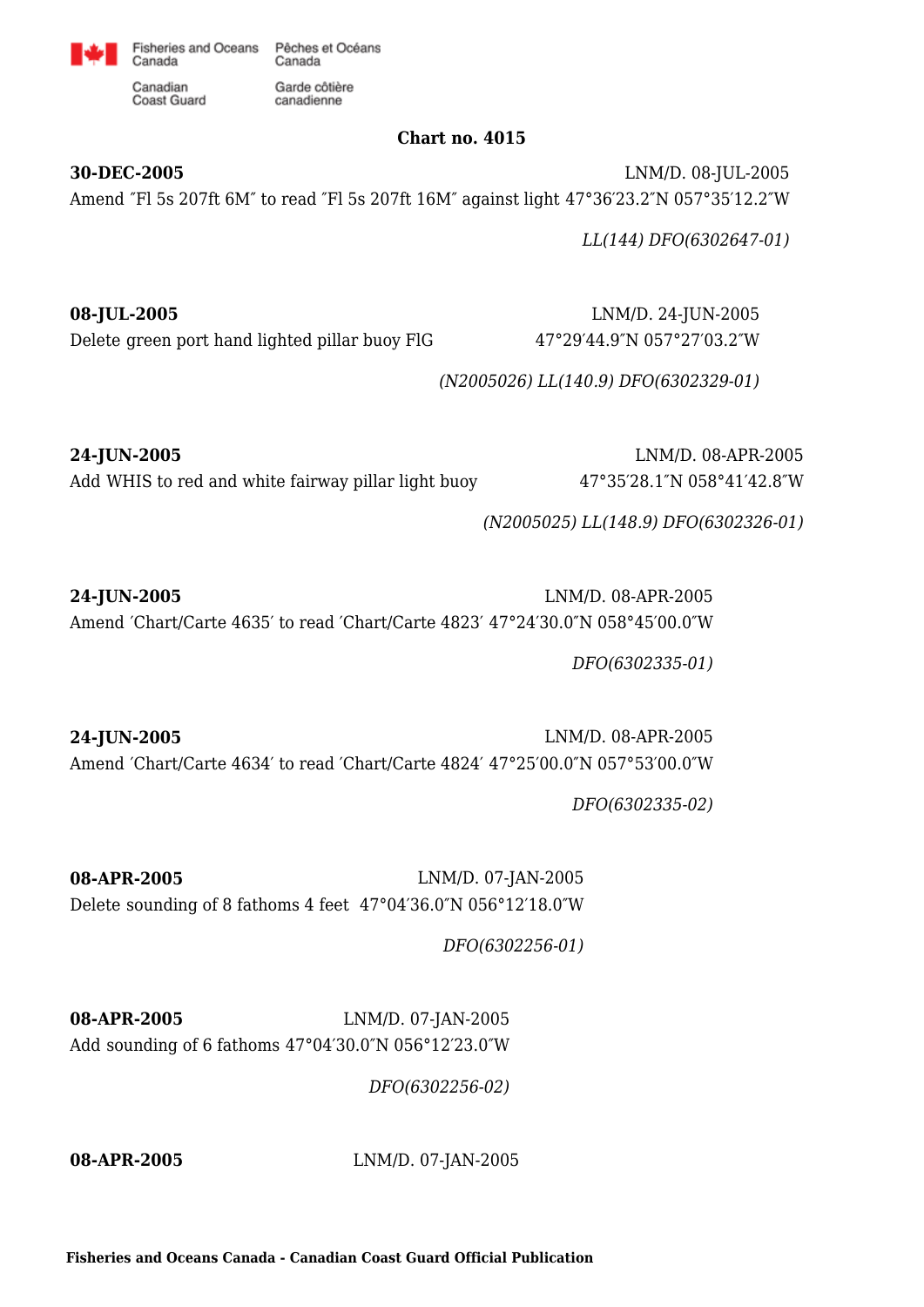

canadienne

Canadian Coast Guard

Canada

## **Chart no. 4015**

Add sounding of 57 fathoms 46°07′15.0″N 058°56′20.0″W

*DFO(6302257-01)*

**08-APR-2005** LNM/D. 07-JAN-2005 Add sounding of 54 fathoms 46°02′45.0″N 058°54′48.0″W

*DFO(6302257-02)*

**08-APR-2005** LNM/D. 07-JAN-2005 Add sounding of 53 fathoms 46°01′06.0″N 058°54′54.0″W

*DFO(6302257-03)*

**08-APR-2005** LNM/D. 07-JAN-2005 Add sounding of 39 fathoms 46°02′18.0″N 058°49′21.0″W

*DFO(6302257-04)*

**08-APR-2005** LNM/D. 07-JAN-2005 Add sounding of 83 fathoms 46°05′18.0″N 058°44′00.0″W

*DFO(6302257-05)*

**07-JAN-2005** LNM/D. 31-DEC-2004 Amend ″Fl(2) 25s 70ft 16M″ to read ″Fl(2) 25s 74ft 10M″ against light

46°10′48.9″N 059°46′08.0″W

*(G2004198) LL(770) DFO(6302126-01)*

**31-DEC-2004** LNM/D. 10-DEC-2004 Amend ″Fl 10s 72ft 6M″ to read ″Fl 10s 72ft 17M″ against light 47°22′53.5″N 056°59′17.0″W

*LL(139) DFO(6302111-02)*

**31-DEC-2004** LNM/D. 10-DEC-2004 Amend ″Fl 3s 125ft 8M″ to read ″Fl 3s 125ft 14M″ against light 47°30′45.0″N 057°24′32.0″W

*LL(141) DFO(6302111-03)*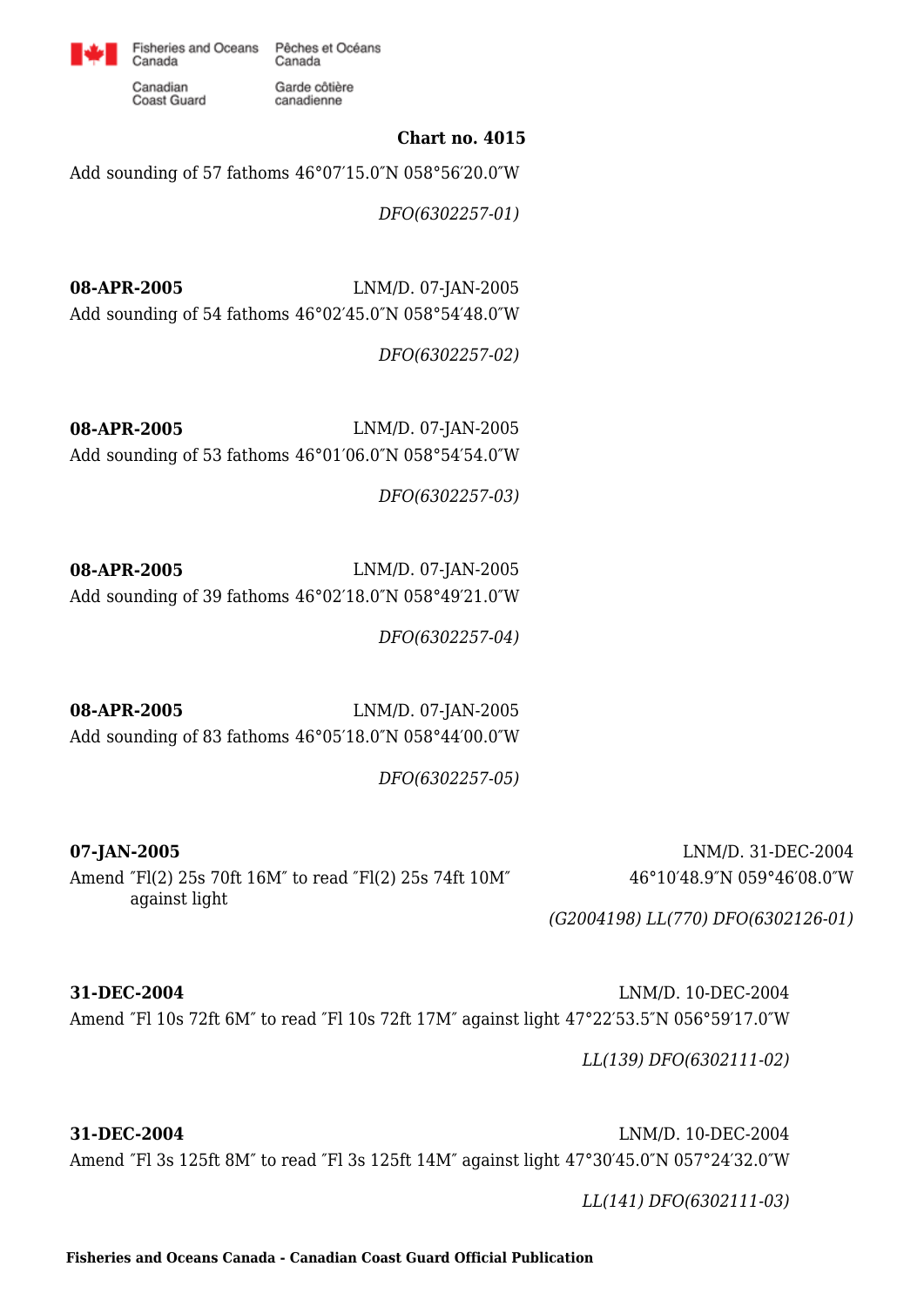

Fisheries and Oceans Pêches et Océans Canada Garde côtière

canadienne

Canadian Coast Guard

Canada

## **Chart no. 4015**

**10-DEC-2004** LNM/D. 03-DEC-2004 Add legend ′Aband′ 46°39′20.0″N 060°05′20.0″W

*DFO(6302050-03)*

**10-DEC-2004** LNM/D. 03-DEC-2004 Add legend ′Aband′ 46°40′40.0″N 060°11′15.0″W

*DFO(6302050-04)*

**10-DEC-2004** LNM/D. 03-DEC-2004 Add legend ′Aband′ 47°21′45.0″N 058°17′30.0″W

*DFO(6302050-05)*

**10-DEC-2004** LNM/D. 03-DEC-2004 Add legend ′Aband′ 47°17′30.0″N 058°16′45.0″W

*DFO(6302050-06)*

**10-DEC-2004** LNM/D. 03-DEC-2004 Add legend ′Aband′ 47°15′45.0″N 056°22′15.0″W

*DFO(6302050-07)*

**10-DEC-2004** LNM/D. 03-DEC-2004 Add legend ′Aband′ 47°21′00.0″N 056°21′00.0″W

*DFO(6302050-08)*

**10-DEC-2004** LNM/D. 03-DEC-2004 Delete green port hand pillar light and whistle buoy FlG, WHIS

47°31′54.4″N 057°18′57.1″W

*(N2004184) LL(140) DFO(6302057-01)*

**03-DEC-2004** LNM/D. 04-JUN-2004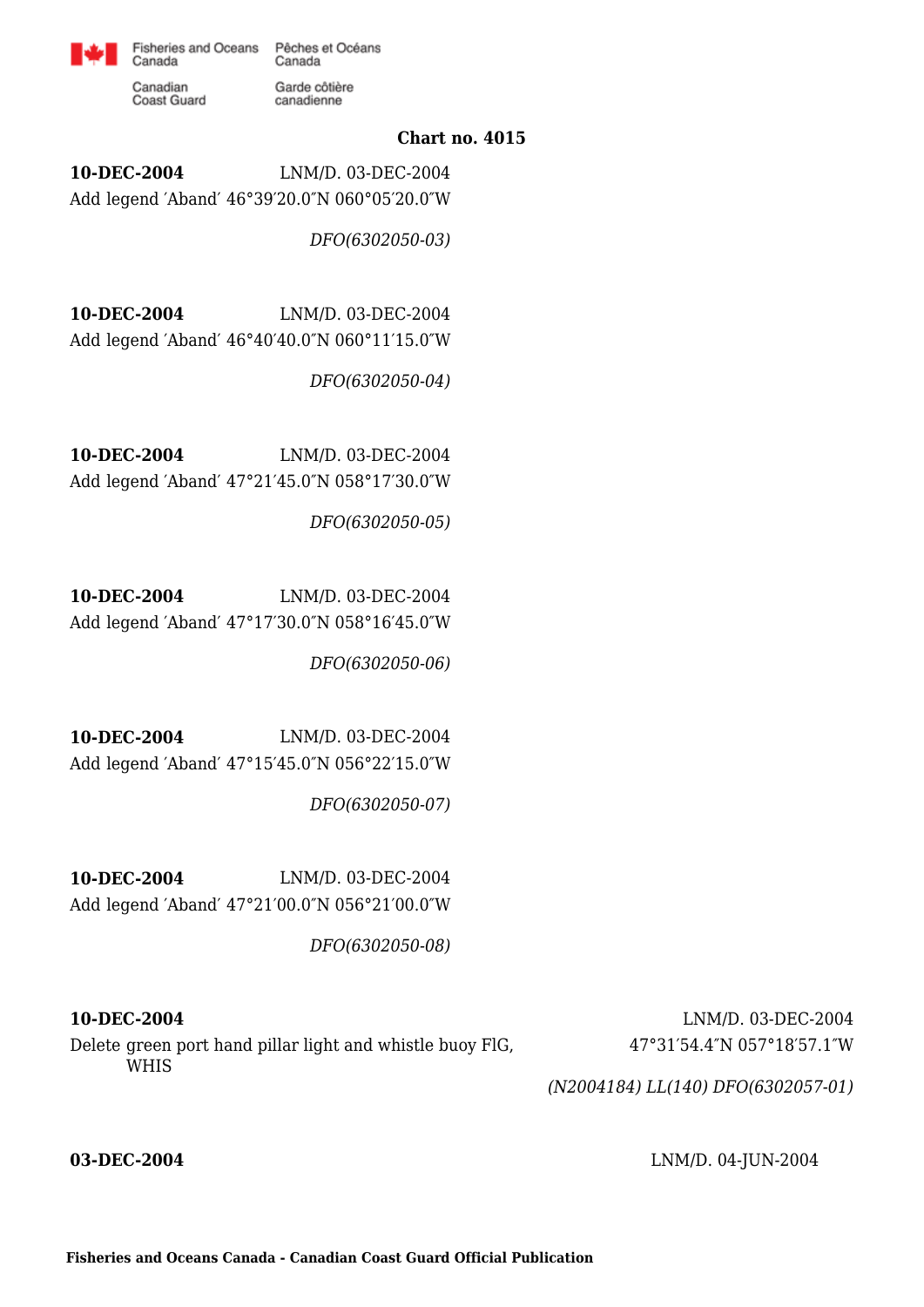

canadienne

Canadian Coast Guard

Canada

## **Chart no. 4015**

Amend ″Fl 15s 118ft 23M″ to read ″Fl 15s 118ft 17M″ against light 47°37′16.0″N 059°18′00.0″W

*LL(173) DFO(6302007-01)*

**04-JUN-2004** LNM/D. 12-MAR-2004 Add red and white fairway pillar light buoy Mo (A) 47°35′28.1″N 058°41′42.8″W

*LL(148.9) DFO(6301438-01)*

**12-MAR-2004** LNM/D. 27-FEB-2004 Delete legend ″Fog Sig″ 47°01′44.3″N 060°23′28.9″W

*(G2003150) LL(854) DFO(6301187-01)*

**12-MAR-2004** LNM/D. 27-FEB-2004

Add light FlR 10s 95ft 13M 47°36′06.5"N 058°41′40.4"W

*(N2004008) LL(150.19) DFO(6301252-02)*

**12-MAR-2004** LNM/D. 27-FEB-2004 Delete light FlR 10s 50ft 8M, Fog Sig 47°36′05.9″N 058°42′02.0″W

*(N2004008) LL(150.19) DFO(6301252-04)*

**27-FEB-2004** LNM/D. 13-FEB-2004 47°29′40.0″N 057°22′30.0″W

Replace red starboard hand pillar light buoy FlR, BELL, with red starboard hand spar light buoy FlR

*(N2003060) LL(140.5) DFO(6301164-01)*

**13-FEB-2004** LNM/D. 23-JAN-2004 Delete Fog Sig 47°33′40.0″N 056°44′05.0″W

*(N2002122) LL(137.2) DFO(6300546-01)*

**13-FEB-2004** LNM/D. 23-JAN-2004